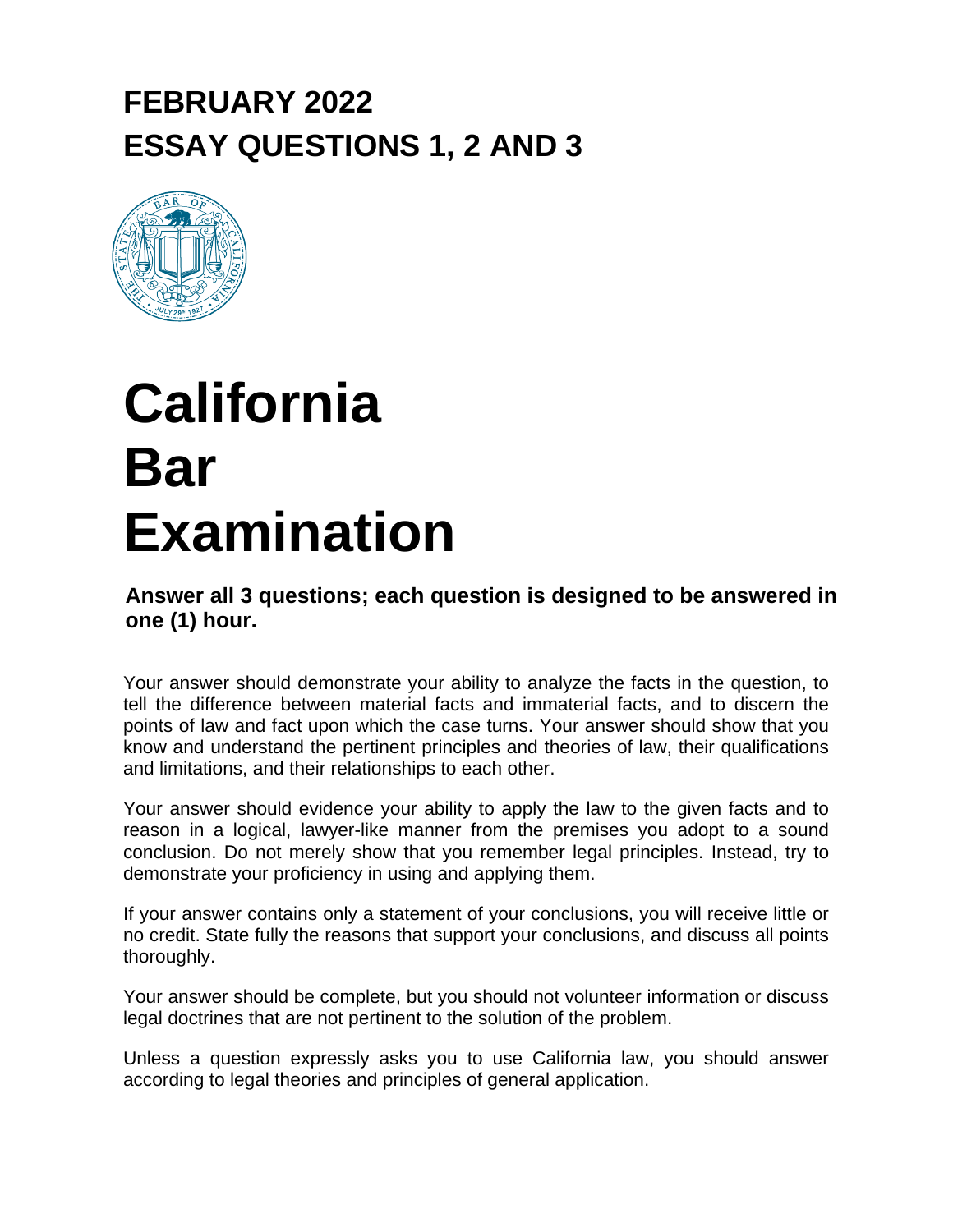Jim and Fred armed themselves with handguns and drove to a store on Avon Street. They both went into the store, drew their guns, and demanded that Salma, an employee, give them the store's money. After Salma handed Jim the money, he nervously dropped his gun. The gun discharged when it hit the floor, and the bullet hit and killed Chris, a store customer. Salma then got a shotgun from under the counter and shot Fred, killing him. Jim picked up his gun, ran out of the store, and drove back to his apartment.

Later that evening, Jim saw Salma while walking down Park Street. Thinking that he could eliminate her as a witness, Jim shot at Salma with his gun, but the bullet missed her. Jim then drove away in his car.

A few minutes later, Police Officer Bakari saw Jim driving down the street. Officer Bakari, who had no knowledge of the events at the store or on Park Street, pulled Jim over because Jim looked nervous. When Jim got out of his car, Officer Bakari noticed a bulge under his shirt. Officer Bakari then patted Jim down and found Jim's gun. Officer Bakari arrested Jim for possession of a concealed firearm and seized the gun.

- 1. With what crime(s) could Jim reasonably be charged regarding the events at the store? Discuss.
- 2. With what crime(s) could Jim reasonably be charged regarding the incident on Park Street? Discuss.
- 3. Under the Fourth Amendment to the United States Constitution, can Jim successfully move to suppress Jim's gun from being introduced into evidence at trial? Discuss.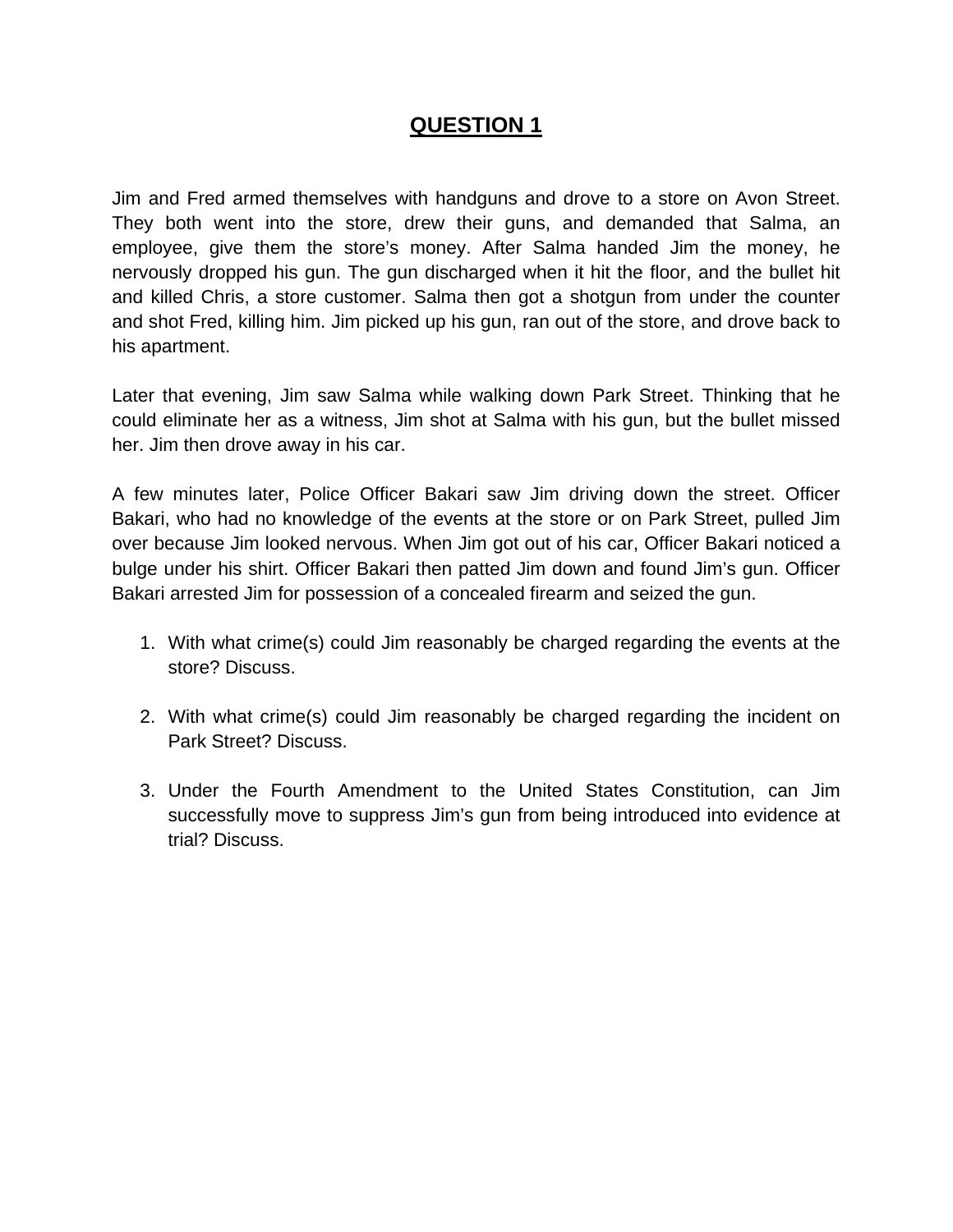Harry had premarital savings of \$10,000 in a bank account when he married Winona in California in 2015. After the wedding, Harry started working at a new job and deposited his \$3,000 salary check into the account. Shortly afterward, he paid \$2,000 for rent and \$2,000 for living expenses with checks drawn on the account. He then bought \$1,000 in Acme stock in his own name with another check drawn on the account. The Acme stock increased in value over time.

During the marriage, Winona purchased disability insurance out of her salary. She later became disabled and could no longer work. As a result, she became entitled to monthly disability insurance payments, which will continue until she reaches the age of 65.

Thereafter, Harry and Winona decided to live separately, but to go to counseling with the hope of reconciling. After Harry moved out of the family home, he used his earnings to gamble at a local casino, winning a large amount of money with which he opened an investment account in his own name. Harry did not tell Winona about his winnings or investment account because she did not approve of gambling.

Subsequently, after a period of counseling, Harry and Winona concluded that they would not reconcile and Harry filed for dissolution. A few days later, Harry took out a loan to pay for a sailboat, hoping that sailing would relieve the stress of the divorce.

What are Harry's and Winona's rights and liabilities regarding:

- 1. The Acme stock? Discuss.
- 2. Winona's post-separation disability insurance payments? Discuss.
- 3. The investment account? Discuss.
- 4. The loan for the sailboat? Discuss.

Answer according to California law.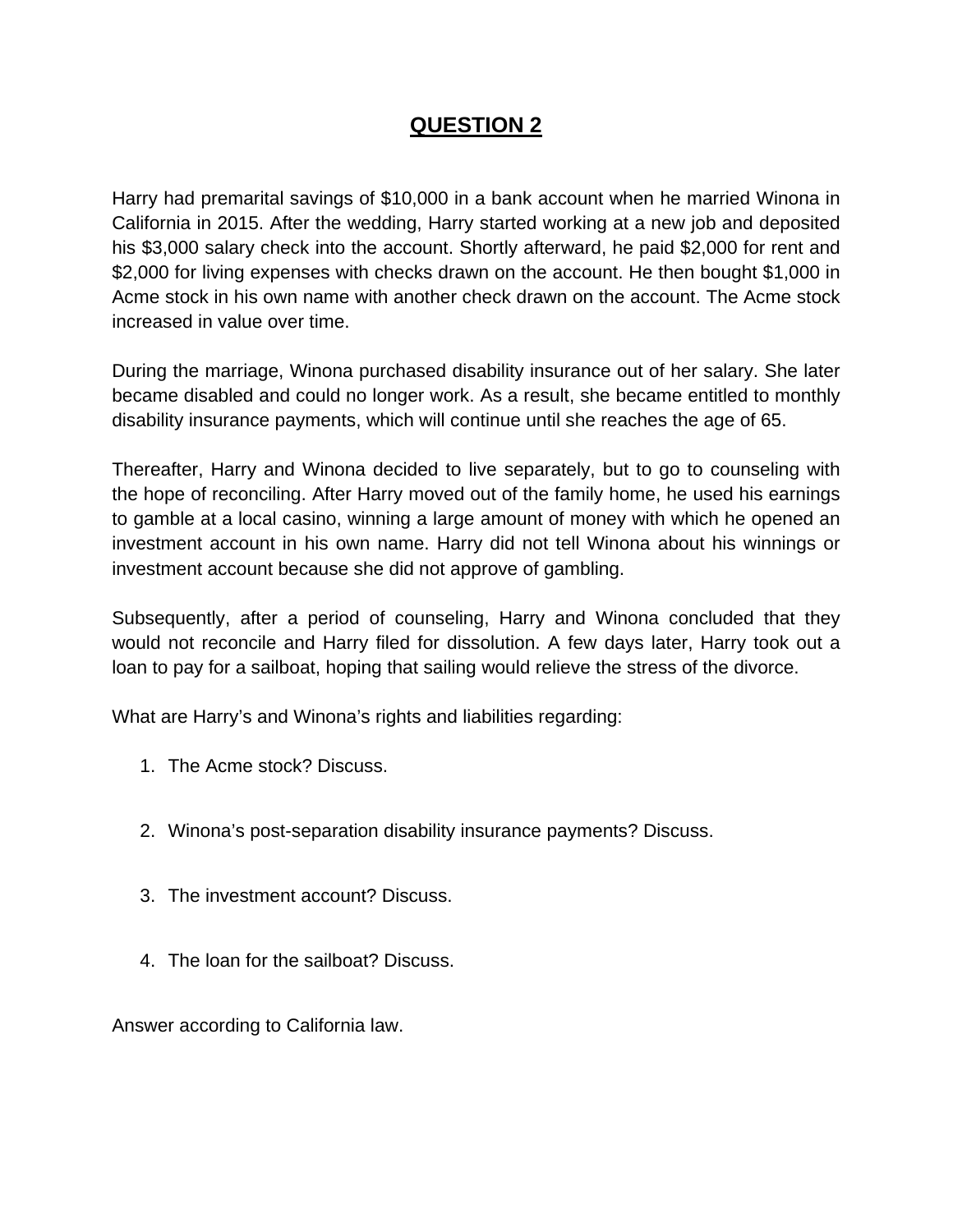Thirty years ago, Diana built a large open-air theater to provide an outdoor multi-use entertainment venue. On weekdays, Diana rents the venue to the local dance companies. On weekend evenings, Diana hosts rock concerts at the theater. Revenue from the rock concerts funds most of the operating costs of the venue. The theater employs about 200 people and has been a focus of the city's cultural scene. When built, its location was near the edge of the city. As time went by, city development expanded to include housing in the vicinity of the theater.

Pedro recently purchased a house in a subdivision located adjacent to the theater. Although Pedro knew about the theater when he bought his house, he thought that the new house was a perfect place to raise a family.

As soon as Pedro moved into his new house, he was horrified by the noise and vibration coming from the theater during rock concerts. He could feel the floor shake and could not have a normal conversation because of the loud noise. Pedro later learned that his neighbors complained to Diana about the noise and vibration, that they were unsuccessful in obtaining relief, and that they decided to live with it in the end.

Pedro approached Diana. She explained that she had already taken steps to mitigate the negative impact by requiring that all concerts end by 11:00 p.m. and setting a maximum noise level. Diana explained that the facility could not survive economically without rock concerts and that rock concerts were, by their nature, loud.

A few days later, in an effort to find out if she might be able to relieve Pedro of some of his discomfort, Diana went to his house to determine whether sound-deadening materials might be added. She forgot to tell Pedro that she was coming. Diana let herself into Pedro's backyard, took some measurements, and left without disturbing anything.

Pedro intends to sue Diana.

- 1. What claims may Pedro reasonably assert against Diana? Discuss.
- 2. What remedies may Pedro reasonably seek? Discuss.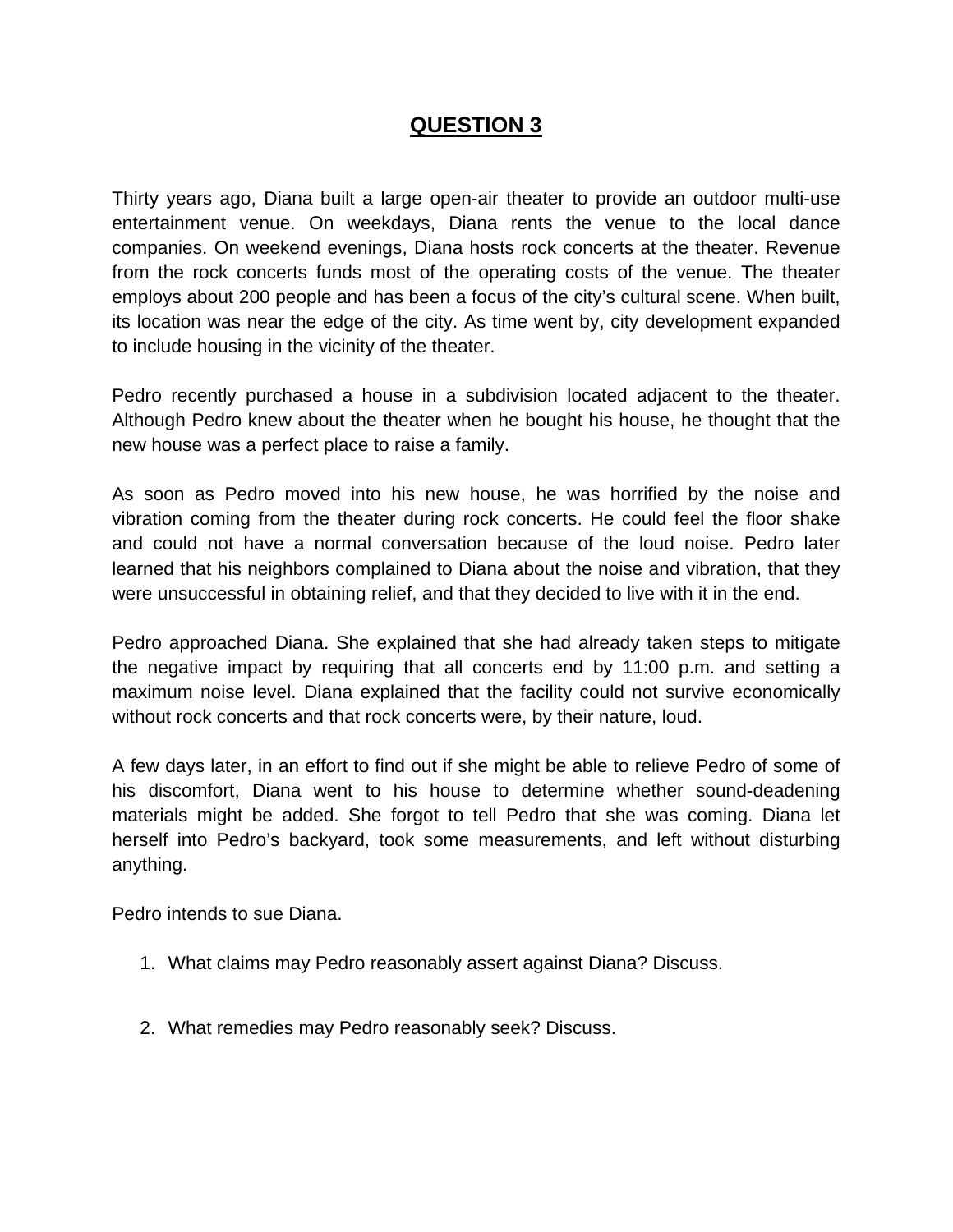## **FEBRUARY 2022 ESSAY QUESTIONS 4 AND 5**



## **California Bar Examination**

**Answer both questions; each question is designed to be answered in one (1) hour. Also included in this session is a Performance Test question, comprised of two separate booklets, which is designed to be answered in 90 minutes.**

Your answer should demonstrate your ability to analyze the facts in the question, to tell the difference between material facts and immaterial facts, and to discern the points of law and fact upon which the case turns. Your answer should show that you know and understand the pertinent principles and theories of law, their qualifications and limitations, and their relationships to each other.

Your answer should evidence your ability to apply the law to the given facts and to reason in a logical, lawyer-like manner from the premises you adopt to a sound conclusion. Do not merely show that you remember legal principles. Instead, try to demonstrate your proficiency in using and applying them.

If your answer contains only a statement of your conclusions, you will receive little or no credit. State fully the reasons that support your conclusions, and discuss all points thoroughly.

Your answer should be complete, but you should not volunteer information or discuss legal doctrines that are not pertinent to the solution of the problem.

Unless a question expressly asks you to use California law, you should answer according to legal theories and principles of general application.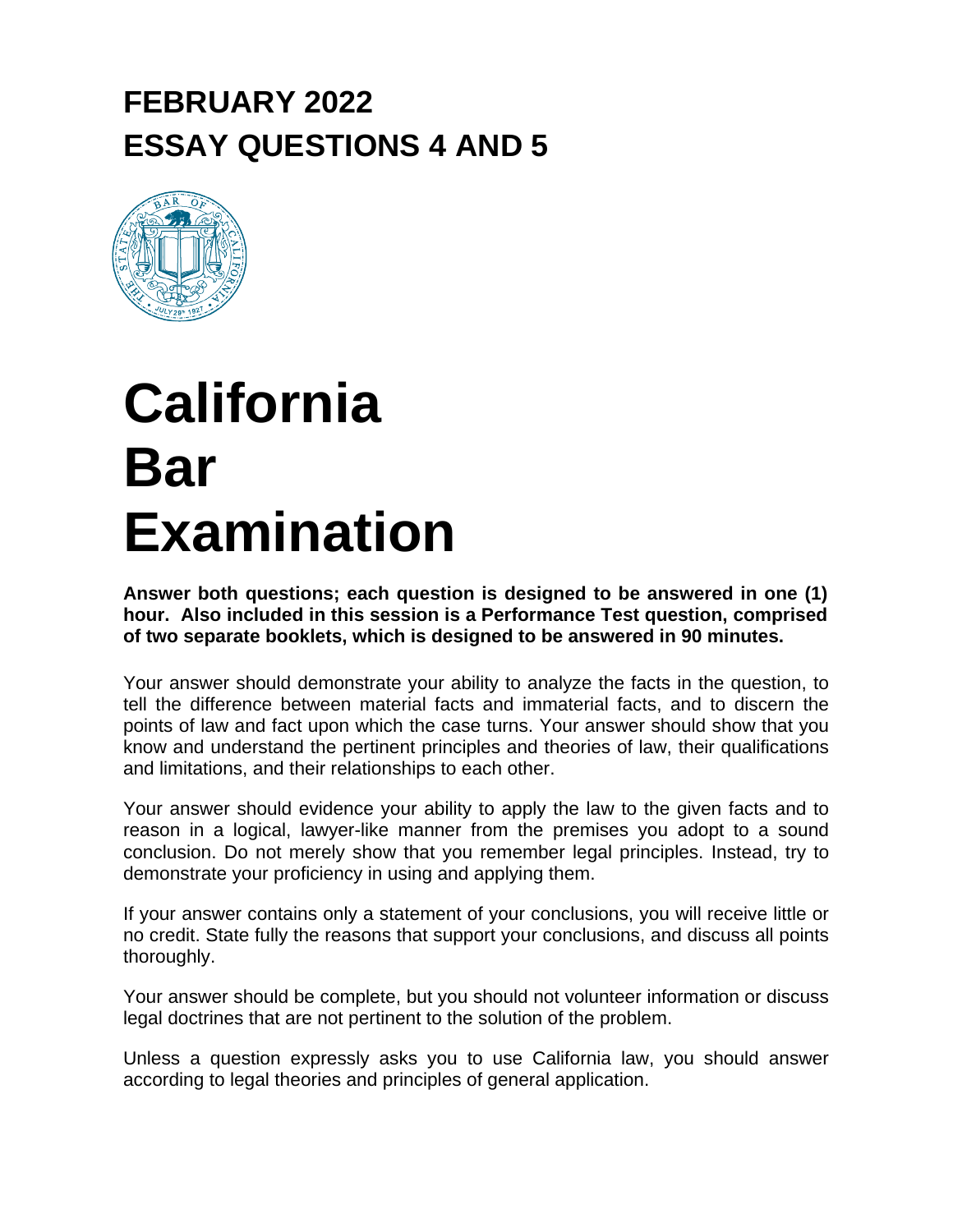Dan is facing trial in the Superior Court of California for the murder of Victor. Dan entered into a valid retainer agreement with Attorney Anita for her to represent him. Anita met with Dan to discuss Dan's defense. In their interview, Dan claimed he had spent the entire evening when the murder occurred with his father, Frank. The next day, Anita sent an email to Dan expressing her concern that his alibi was weak. Dan replied to the email and admitted that he had lied about his alibi, but denied that he killed Victor.

Anita visited Dan's apartment and spoke with Dan's roommate, Ben, who said that Dan confided in him that he had killed Victor. Ben gave Anita a pair of Dan's pants that were covered in blood. The next day, Anita gave the prosecutor the bloody pants and the email exchange about Dan's alibi.

Anita then decided she did not want to represent Dan any longer because she was tired of his lies. Anita petitioned the court to withdraw as Dan's attorney. The court granted permission for Anita to withdraw. Frank then immediately hired another lawyer to represent Dan.

At Dan's trial, the prosecutor called Ben as a witness to testify to Dan's statement that he killed Victor. The prosecutor then called Anita to testify: (1) about Dan's statement that he had been with Frank on the night of the murder; (2) that Anita had received the bloody pants from Ben and turned them over to the prosecutor; and (3) that Ben had told Anita that Dan said he killed Victor.

- 1. Assume all proper objections have been made. Should the following items be admitted into evidence:
	- a) Ben's testimony? Discuss.
	- b) Anita's testimony regarding Dan's statement that he was with Frank the night of the murder? Discuss.
	- c) Anita's testimony that she had received the bloody pants from Ben and turned them over to the prosecutor? Discuss.
	- d) Anita's testimony that Ben told her that Dan said he had killed Victor? Discuss.

Answer each according to California law.

*QUESTION CONTINUES ON THE NEXT PAGE*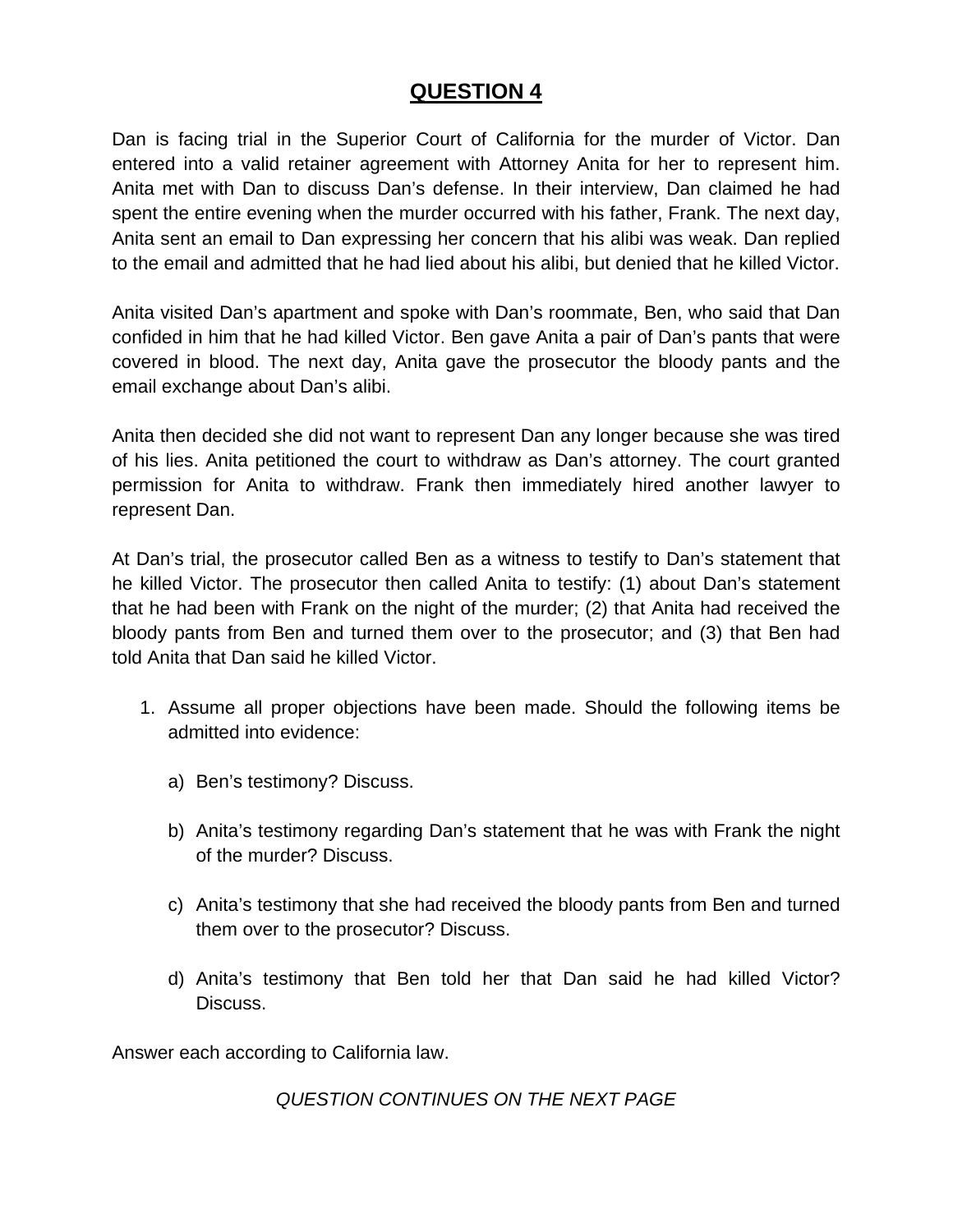- 2. What ethical violations, if any, did Attorney Anita commit by:
	- a) Turning over the bloody pants to the prosecutor? Discuss.
	- b) Turning over the email exchange regarding Dan's alibi to the prosecutor? Discuss.
	- c) Withdrawing from representing Dan? Discuss.

Answer each according to California and ABA authorities.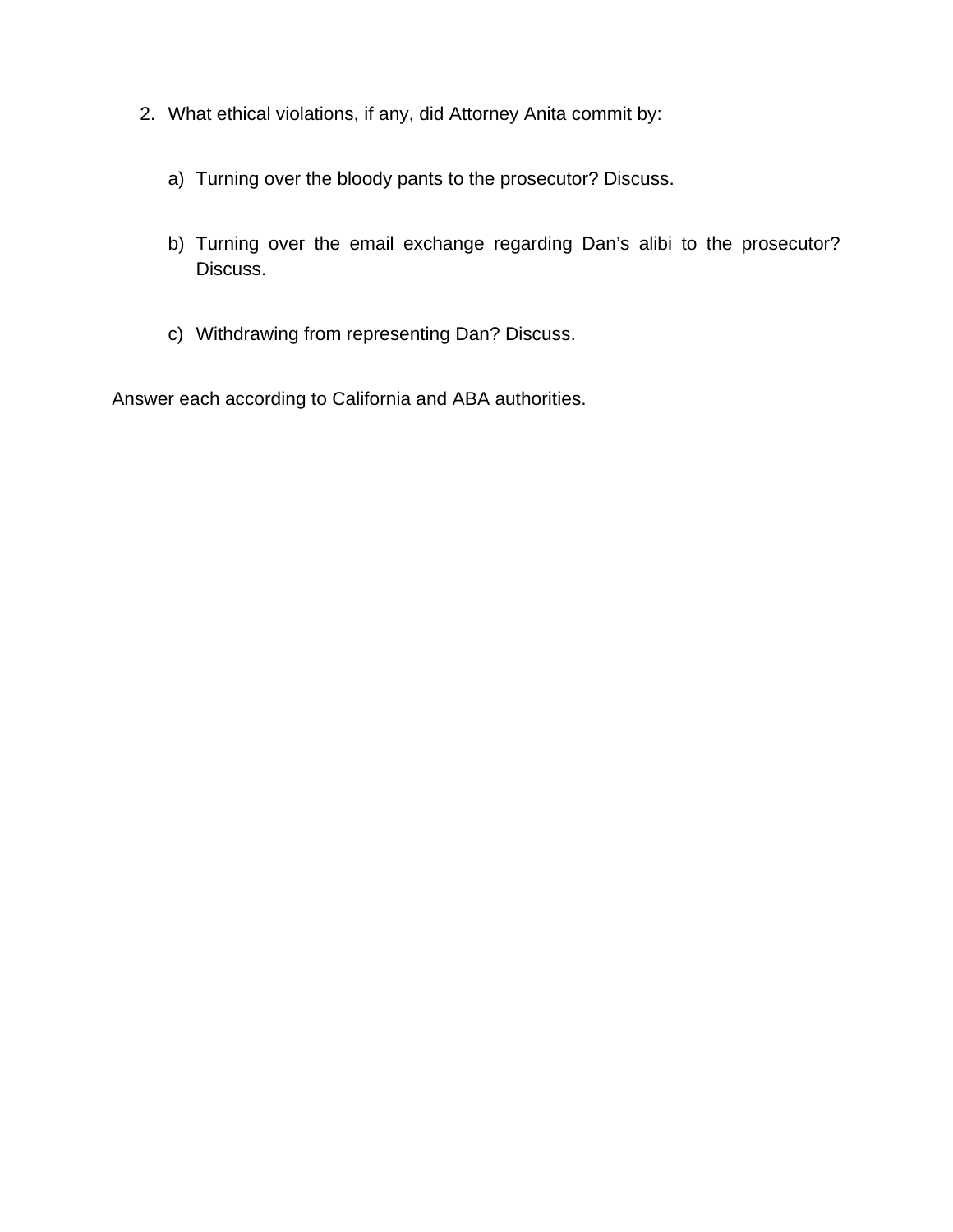Arnold and Betty agreed to launch a business selling a durable paint that Arnold had developed and patented. They agreed to share all profits and to act as equal owners. Betty agreed to contribute \$100,000 to the business venture. Arnold agreed to contribute his patent for durable paint. Arnold told Betty that he thought the patent was worth \$100,000. He did not tell Betty that he had previously tried to sell the patent to several reputable paint companies but was never offered more than \$50,000. Arnold and Betty agreed that Betty would be responsible for market research and marketing and Arnold would be responsible for incorporating the business and taking care of any other steps needed to start the enterprise.

Arnold first located a building within which to operate the business, owned by Landlord Co., and entered into a one-year lease in the name of Durable Paint, Inc. Subsequently, after Arnold took the necessary steps, Durable Paint, Inc. was incorporated. At the corporation's first board of directors meeting, Arnold and Betty were named as sole directors and officers. During that meeting, Arnold and Betty voted for the corporation to assume all rights and liabilities for the lease and to accept assignment of Arnold's patent rights.

Over the next six months, Durable Paint, Inc. faced unforeseen and costly manufacturing and supply problems. At the end of the first six months, the corporation had exhausted all its capital and was two months behind on rent. To make matters worse, a competitor developed a far superior product, making Durable Paint, Inc.'s patent effectively worthless. Durable Paint, Inc. had no other assets.

Landlord Co. sued Arnold and Betty personally for damages for breach of the lease.

Betty sued Arnold.

- 1. On what theory or theories might Arnold be found personally liable for damages to Landlord Co.? Discuss.
- 2. On what theory or theories might Betty be found personally liable for damages to Landlord Co.? Discuss.
- 3. On what theory or theories might Arnold be found personally liable for damages to Betty? Discuss.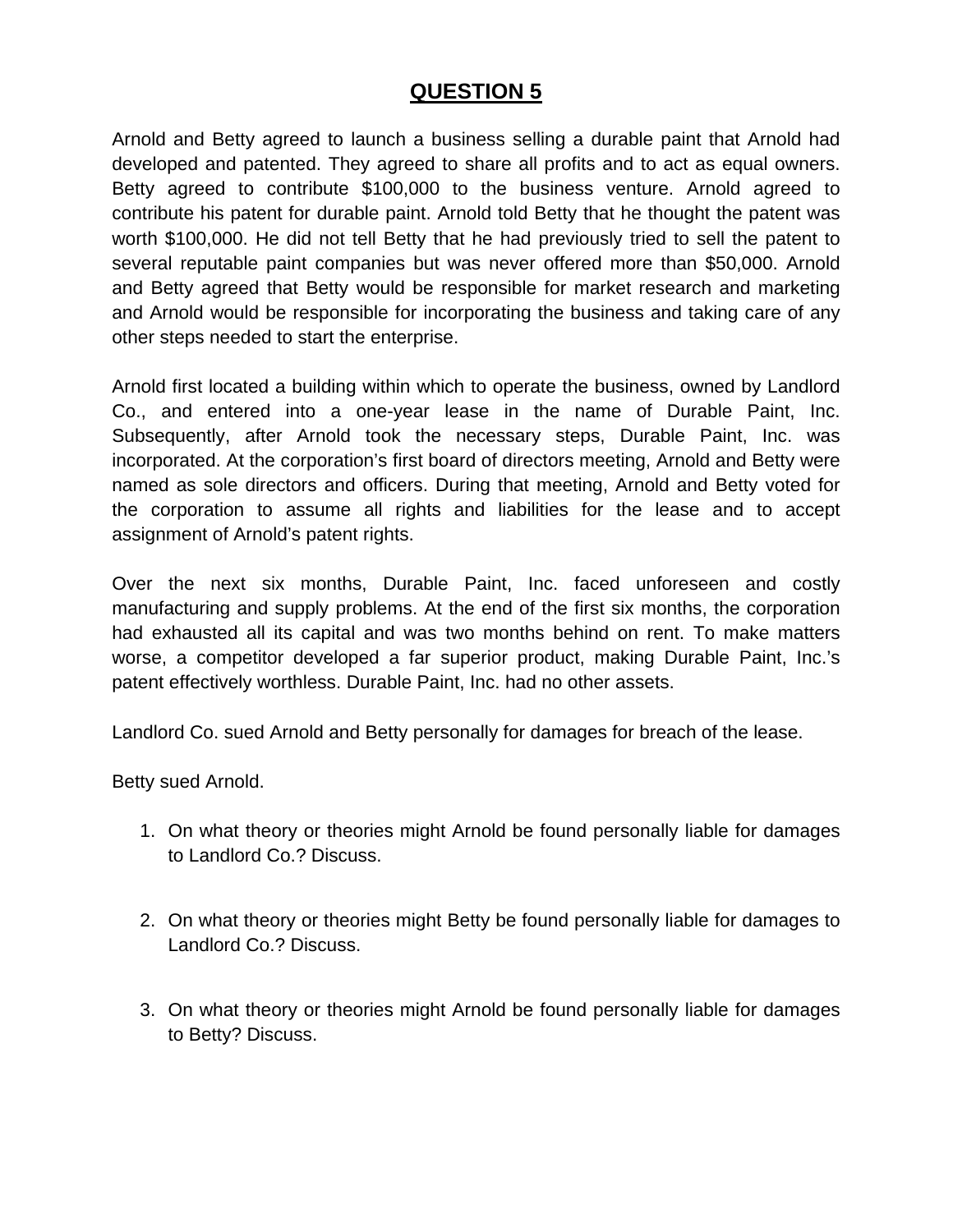

## **February 2022**

## **California Bar Examination**

# **Performance Test INSTRUCTIONS AND FILE**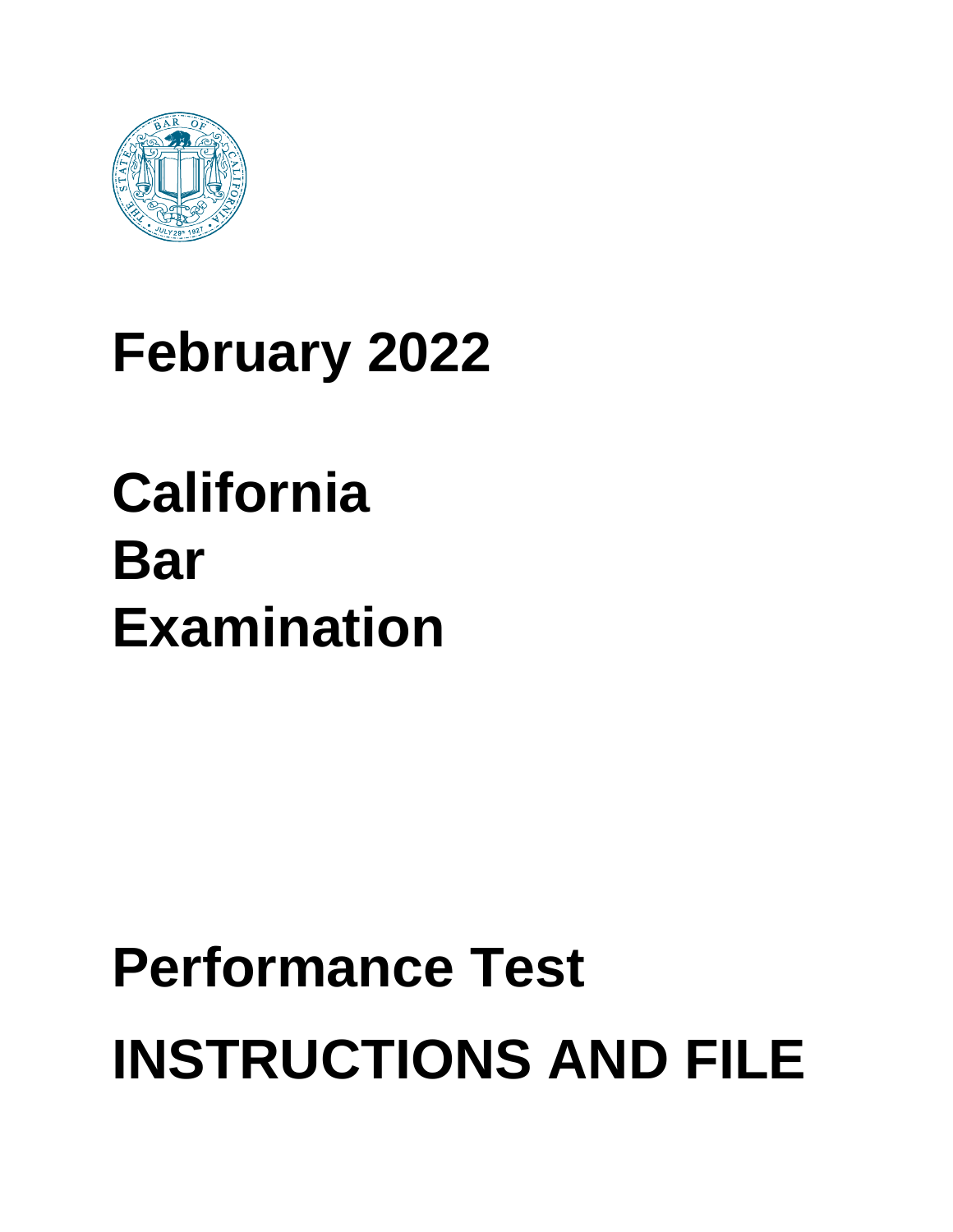### **IN RE PRICE**

Instructions………………………………………………………………………………………. **FILE** Memorandum from Debra Uliana to Applicant ......................................................... …… Transcript of Interview of Mark Price............................................................................... Transcript of Interview of Laila Sayed .............................................................................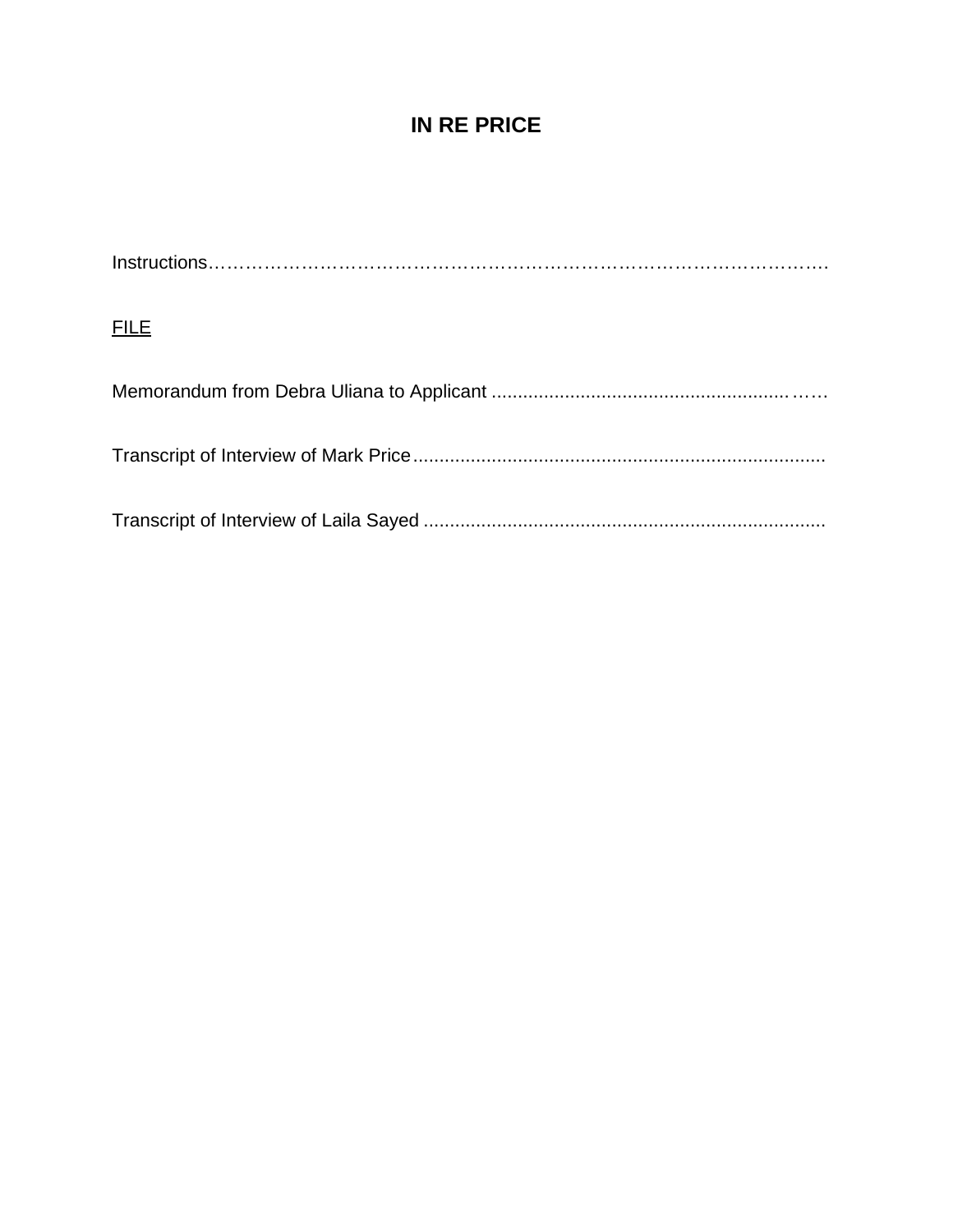#### **PERFORMANCE TEST INSTRUCTIONS**

- 1. This performance test is designed to evaluate your ability to handle a select number of legal authorities in the context of a factual problem involving a client.
- 2. The problem is set in the fictional State of Columbia, one of the United States.
- 3. You will have two separate sets of materials with which to work: a File and a Library.
- 4. The File consists of source documents containing all the facts of the case. The first document in the File is a memorandum containing the instructions for the task you are to complete. The other documents in the File contain factual information about your case and may include some facts that are not relevant. Facts are sometimes ambiguous, incomplete, or even conflicting. As in practice, a client's or a supervising attorney's version of events may be incomplete or unreliable. Applicants are expected to recognize when facts are inconsistent or missing and are expected to identify sources of additional facts.
- 5. The Library contains the legal authorities needed to complete the task and may also include some authorities that are not relevant to the assigned lawyering task. The cases, statutes, regulations, or rules may be real, modified, or written solely for the purpose of this performance test. If any of them appear familiar to you, do not assume that they are precisely the same as you have read before. Read each thoroughly, as if it were new to you. You should assume that cases were decided in the jurisdictions and on the dates shown. In citing cases from the Library, you may use abbreviations and omit page references. Applicants are expected to extract from the Library the legal principles necessary to analyze the problem and perform the task.
- 6. In answering this performance test, you should concentrate on the materials in the File and Library. What you have learned in law school and elsewhere provides the general background for analyzing the problem; the File and Library provide the specific materials with which you must work.
- 7. This performance test is designed to be completed in 90 minutes. Although there are no restrictions or parameters on how you apportion that 90 minutes, you should allow yourself sufficient time to thoroughly review the materials and organize your planned response before you begin writing it. Since the time allotted for this session of the examination includes two (2) essay questions in addition to this performance test, time management is essential.
- 8. Do not include your actual name or any other identifying information anywhere in the work product required by the task memorandum.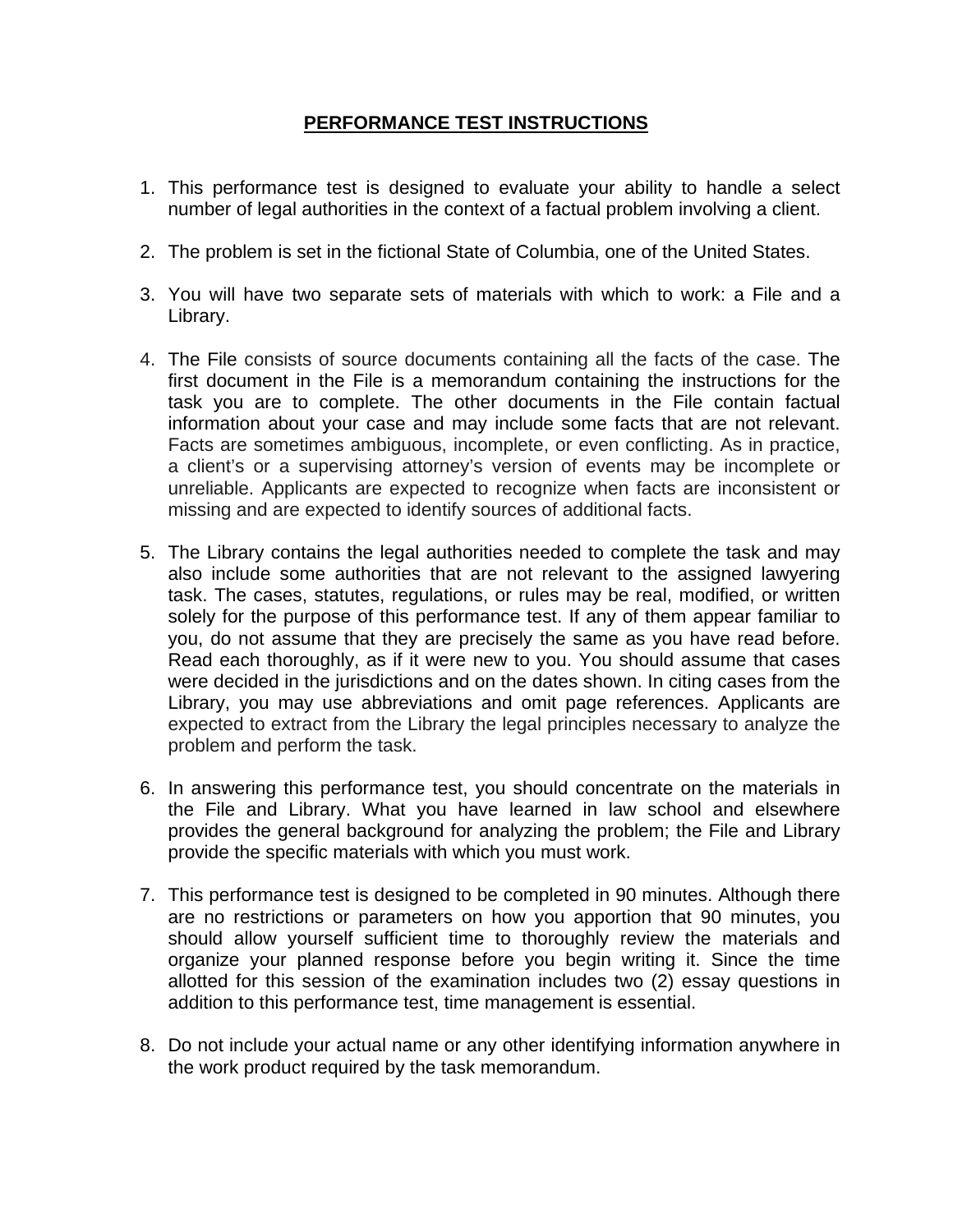9. Your performance test answer will be graded on its responsiveness to and compliance with the instructions regarding the task you are to complete, as well as on its content, thoroughness, and organization.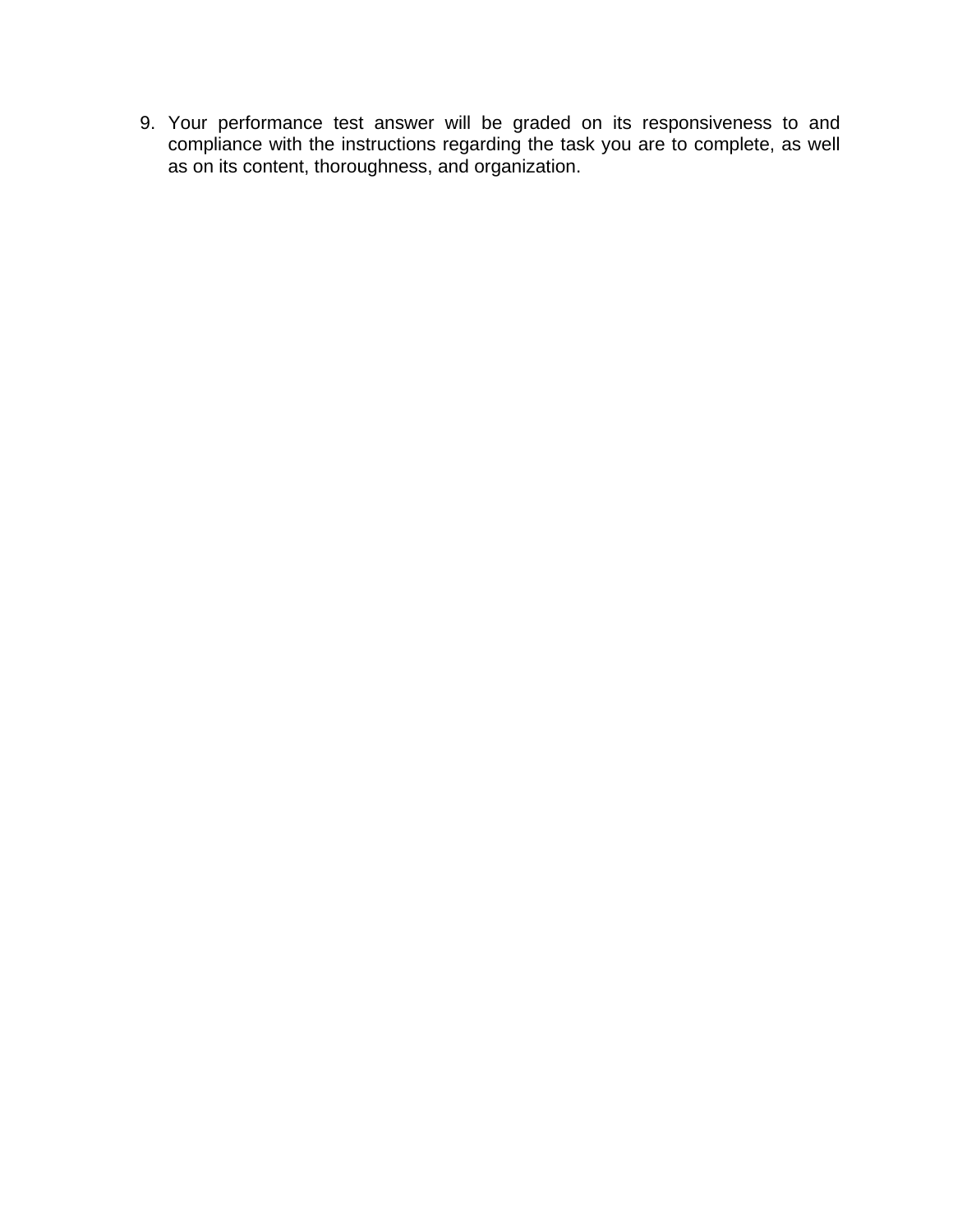## **Office of the District Attorney County of Dixon 600 Gordon Avenue Mill Brook, Columbia**

#### MEMORANDUM

| TO:   | Applicant                                    |
|-------|----------------------------------------------|
| FROM: | Debra Uliana, Chief Deputy District Attorney |
| DATE: | February 22, 2022                            |
| RE:   | In re Price                                  |
|       |                                              |

 $\overline{a}$ 

Last December, the Superior Court dismissed an indictment charging Darryl Howe with murder. It concluded that Deputy District Attorney Mark Price committed prosecutorial misconduct. It found that Price's dealings with Howe on October 3 and November 18, 2021, without the consent of Howe's counsel, violated Howe's privilege against compelled self-incrimination and his right to the assistance of counsel under the Fifth and Sixth Amendments. In dismissing the indictment, the court stated that it had initially considered, but ultimately decided against, referring the matter to the State Bar to investigate whether, in his dealings with Howe on those dates, Price violated Columbia Rule of Professional Conduct 4.2. Rule 4.2, which is commonly referred to as the "nocontact rule," prohibits a lawyer from communicating with a person known to be represented by another lawyer without the other lawyer's consent.

District Attorney Hector Santiago has asked me to draft a proposed policy to assist deputy district attorneys in avoiding violation of Rule 4.2. As a first step, I have interviewed Price and have also interviewed Price's supervisor, Senior Deputy District Attorney Laila Sayed.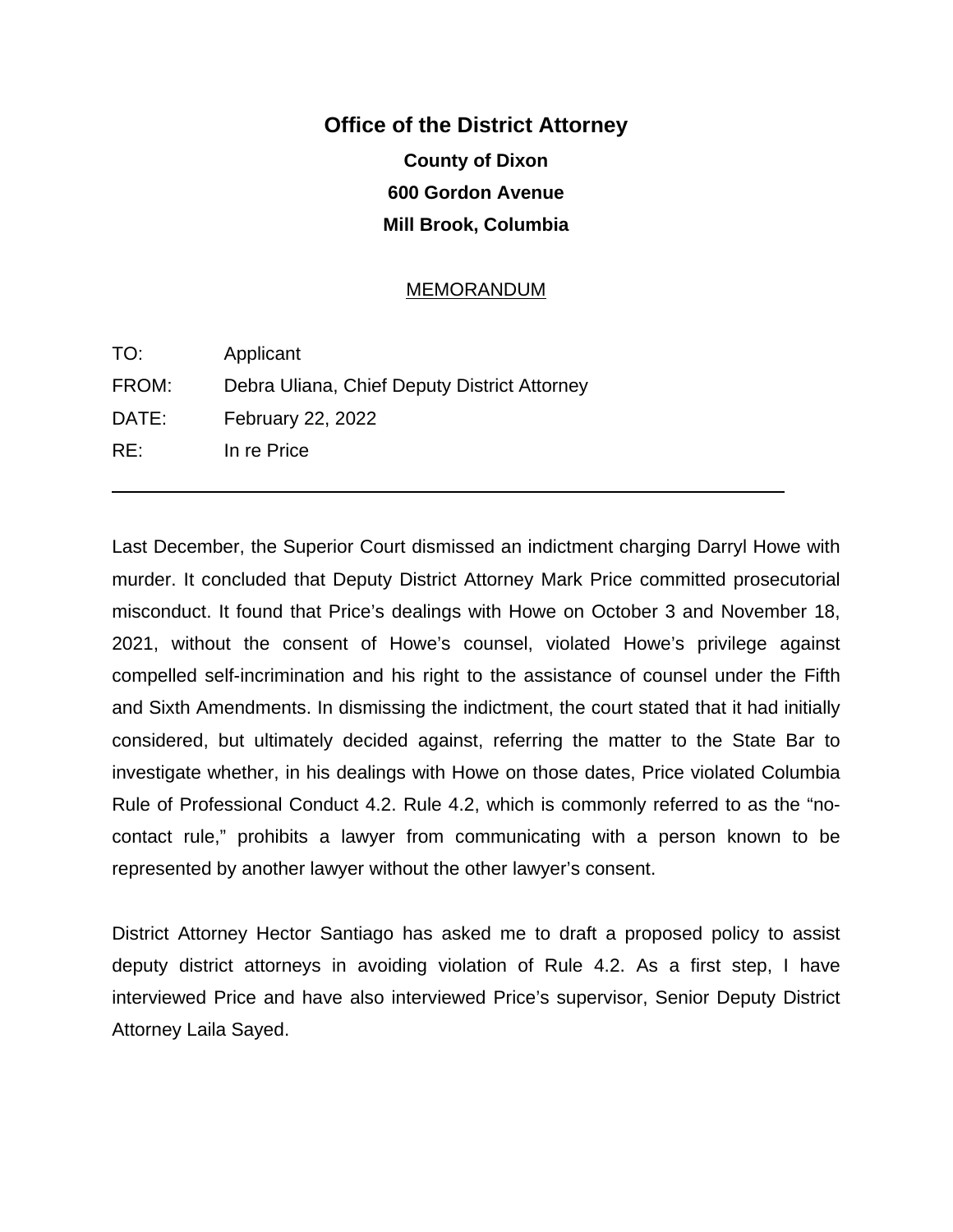Before I begin drafting a proposed policy, I want to know whether, in fact, Price violated Rule 4.2 in his dealings with Howe on October 3 and November 18. To that end, please prepare a memorandum addressing whether Price violated Rule 4.2 in his dealings with Howe on each date, including whether he could rely on Columbia Rule of Professional Conduct 5.2. Rule 5.2 provides that a lawyer does not violate any rule of professional conduct if the lawyer acts in accordance with a supervisor's reasonable resolution of an arguable question of professional duty. Do not include a separate statement of facts in your memorandum, but be sure to use the facts in your analysis.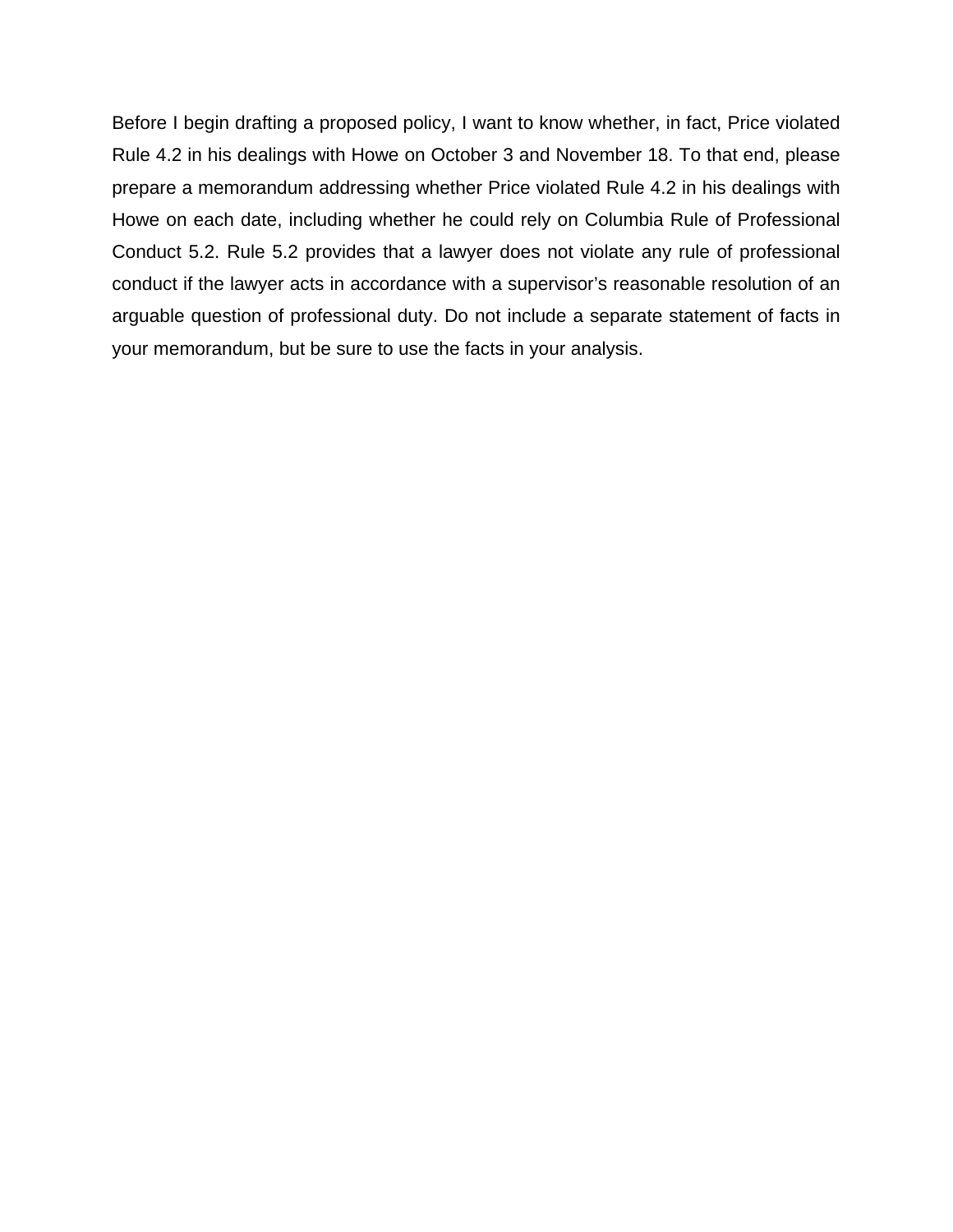## **TRANSCRIPT OF INTERVIEW OF MARK PRICE February 15, 2022**

DEBRA ULIANA: Mark, thanks for sitting for an interview about the *Howe* case.

MARK PRICE: Of course, Debra. We wouldn't have to be going through this exercise if I hadn't botched the case.

ULIANA: Unfortunately, you're not the first deputy to get an indictment dismissed. I'm meeting with you because, in dismissing the indictment, Judge Gorence said she had initially considered referring the matter to the State Bar to investigate whether you violated Rule 4.2, but ultimately decided not to because this was your "first offense" in a long career. I'm meeting with you as a first step in drafting a proposed policy to assist deputy district attorneys in avoiding violation of Rule 4.2.

PRICE: I understand. I'm sorry I've put you and the office in this position.

ULIANA: That's okay. Let's get on with it. I see you've brought the chronology of events I asked you to prepare. Why don't you summarize what happened? I'll ask questions as I need to.

PRICE: Fine. Here we go.

As you know, on August 22, 2021, Billy Wilson was shot and killed in an apartment house here in Mill Brook. Within hours, Darryl Howe was arrested for Wilson's murder. Howe admitted being at the scene of the murder, but claimed he didn't do it.

On August 24, Howe was arraigned in the Superior Court before Judge Gorence. I appeared for the State; Deputy Public Defender James Gardner was appointed to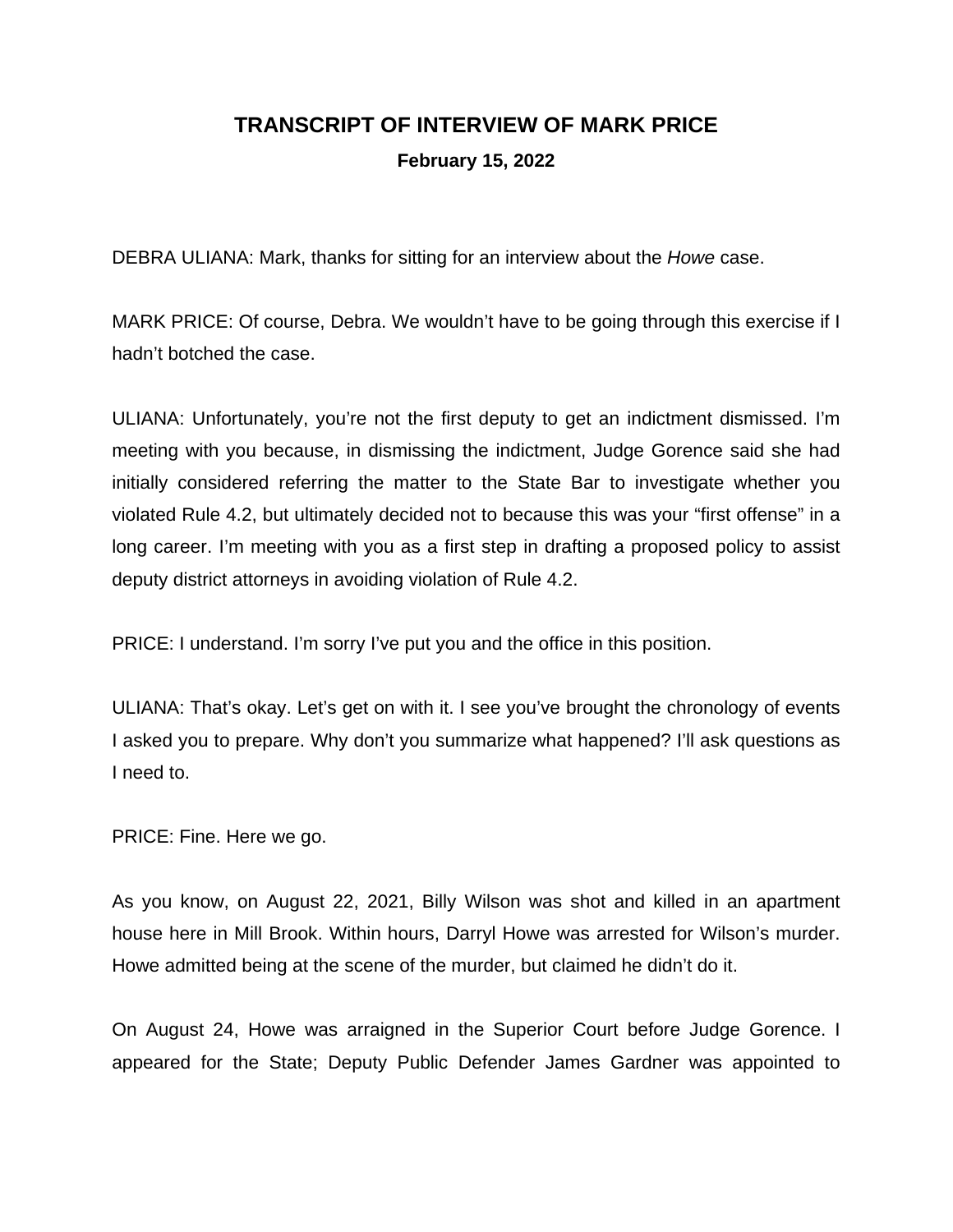represent Howe; and Howe was ordered held without bond until a preliminary hearing could be held.

On September 6, I moved Judge Gorence to release Howe on his own recognizance pending further investigation of the case. Prior to Howe's release, I told Deputy Public Defender Gardner that I would like to speak with Howe about the case. He said he would consent only if I was willing to offer Howe complete immunity, which of course I was not.

On September 26, Howe called the office of Mill Brook Police Detective Donna Daichi from his home and left a voicemail message saying he wanted to talk to her about the Wilson murder. Detective Daichi immediately told me about the message. I had had no personal experience with a defendant who contacted the police to talk about his own case. I consulted with Senior Deputy District Attorney Laila Sayed, who as you know is my supervisor as the Chief of the Felony Section. She advised me that any statements Howe might volunteer would likely be admissible. She also advised me to instruct Detective Daichi that, if Howe were to call her, she should listen but not ask any questions, and then report what he said to me. I gave those instructions to Detective Daichi.

ULIANA: Mark, did you have any discussion with Laila about Rule 4.2?

PRICE: Yes. I don't remember whether I raised the issue or whether Laila did. But I'm sure she told me Rule 4.2 permitted prosecutors to communicate with defendants known to be represented by counsel without counsel's consent, so long as they are conducting an investigation.

ULIANA: Okay. Did Howe call Detective Daichi after September 26?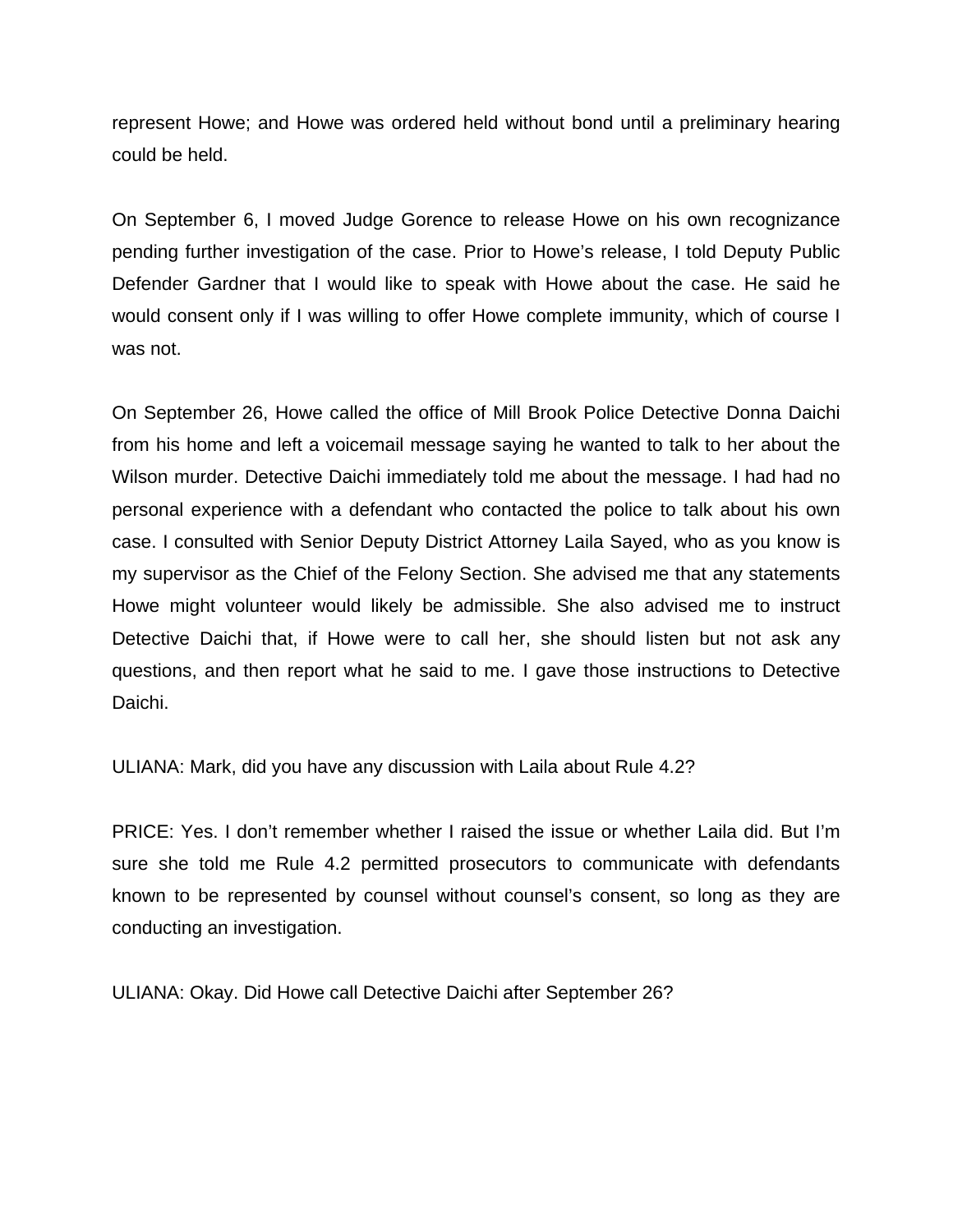PRICE: Yes, he called her from his home on October 3. He made several statements to her about the Wilson murder. As I had instructed her, she listened but did not ask any questions, and reported to me what he said.

#### ULIANA: And then?

PRICE: And then, on October 5, Judge Gorence conducted a preliminary hearing, found probable cause to charge Howe with the Wilson murder, and remanded him to custody and ordered him held without bond. At the preliminary hearing, Deputy Public Defender Gardner learned of the events of October 3 and asked Judge Gorence to order Detective Daichi not to speak with Howe. Judge Gorence declined to do so, but observed that Gardner would undoubtedly instruct Howe that such dealings were not in his best interest.

On October 19, the grand jury handed up the indictment charging Howe with the Wilson murder.

Then, about a month later, on November 18, while Detective Daichi was in my office working with me on the Wilson murder case, I received a collect call from Howe from the jail on my private line. I accepted the call. I hadn't given Howe my number; he must have gotten it from Daichi. At my request, Daichi listened in on an extension. Although I advised Howe that he did not have to speak with me and that Deputy Public Defender Gardner would not be happy if he did, he nevertheless proceeded to talk about the Wilson murder for about 20 minutes while Daichi and I listened and took notes.

ULIANA: Any further discussion with Laila about Rule 4.2 around November 18?

PRICE: Probably the same as before, that Rule 4.2 permitted prosecutors conducting an investigation to communicate with defendants known to be represented by counsel without counsel's consent.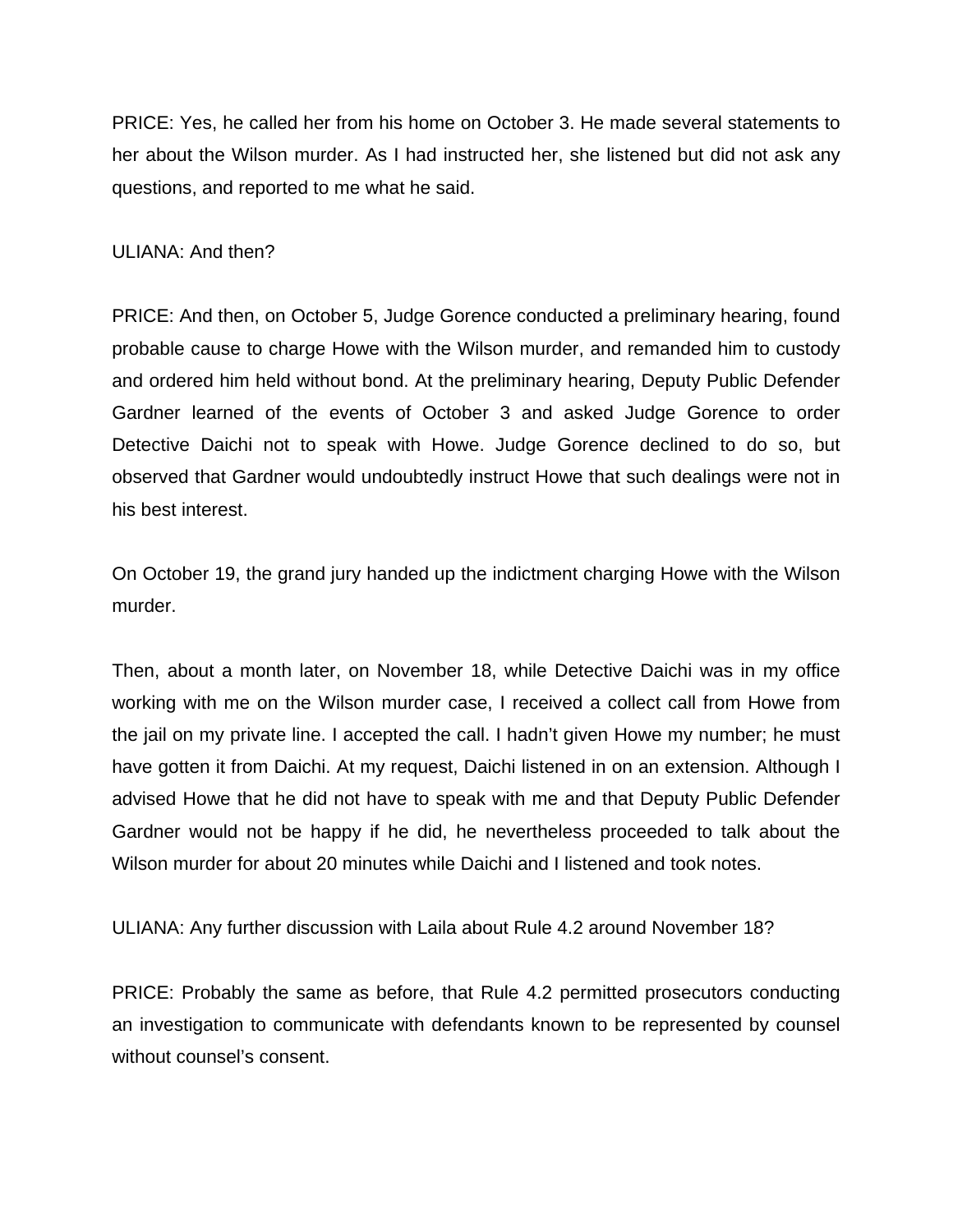ULIANA: And then?

PRICE: Finally, as you know, on December 8, Judge Gorence held a hearing at the request of Deputy Public Defender Gardner. By this time, Gardner had learned of the events of November 18. Gardner moved to dismiss the indictment for what he claimed was prosecutorial misconduct. Unfortunately, Judge Gorence granted the motion. And the rest is history.

ULIANA: Yes, Mark. Sad to say, it is. You've given me a good introduction. If I need to follow up, I'll let you know.

PRICE: Fine. Again, I'm sorry about all of this.

ULIANA: I understand. We've all got to be more careful in the future.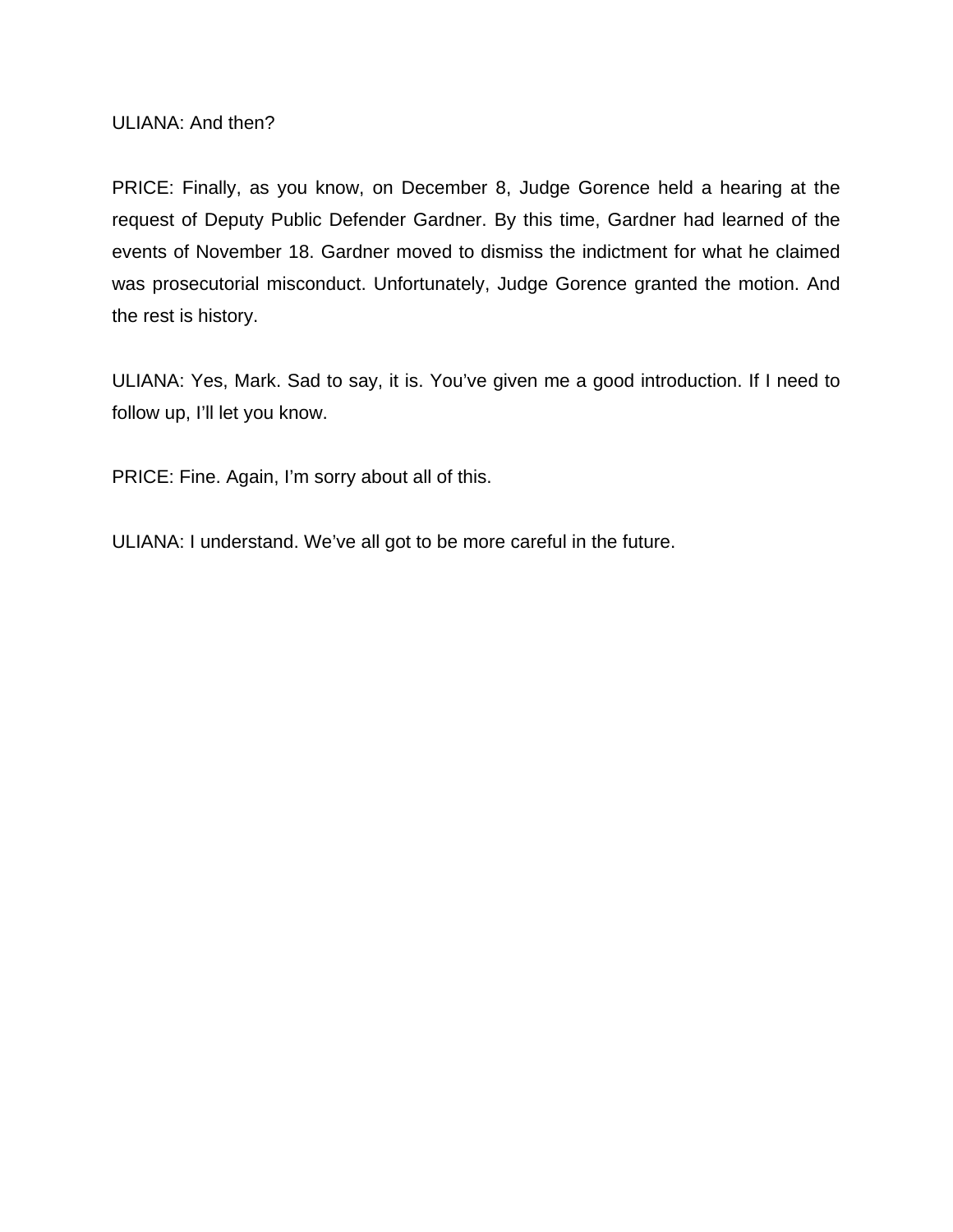## **TRANSCRIPT OF INTERVIEW OF LAILA SAYED February 18, 2022**

DEBRA ULIANA: Laila, thanks for coming for an interview about the *Howe* case.

LAILA SAYED: No problem.

ULIANA: You've had a chance to review any materials you might believe are relevant?

SAYED: Yes, but I must add that there were few such materials. In the Felony Section, we don't have much time to commit anything to paper.

ULIANA: I understand. Let me cut to the chase and ask about your discussions with Mark Price about the *Howe* case.

SAYED: Ready when you are.

ULIANA: Do you recall Mark consulting you, on September 26 of last year, after Howe had contacted Mill Brook Police Detective Donna Daichi and had made statements to her about the Wilson murder?

SAYED: Yes. Although I can't swear that we spoke on September 26, I remember we spoke about Howe's statements to Detective Daichi.

ULIANA: Do you recall Mark telling you something to the effect that he had had no personal experience with a defendant who contacted the police to discuss his own case?

SAYED: Yes.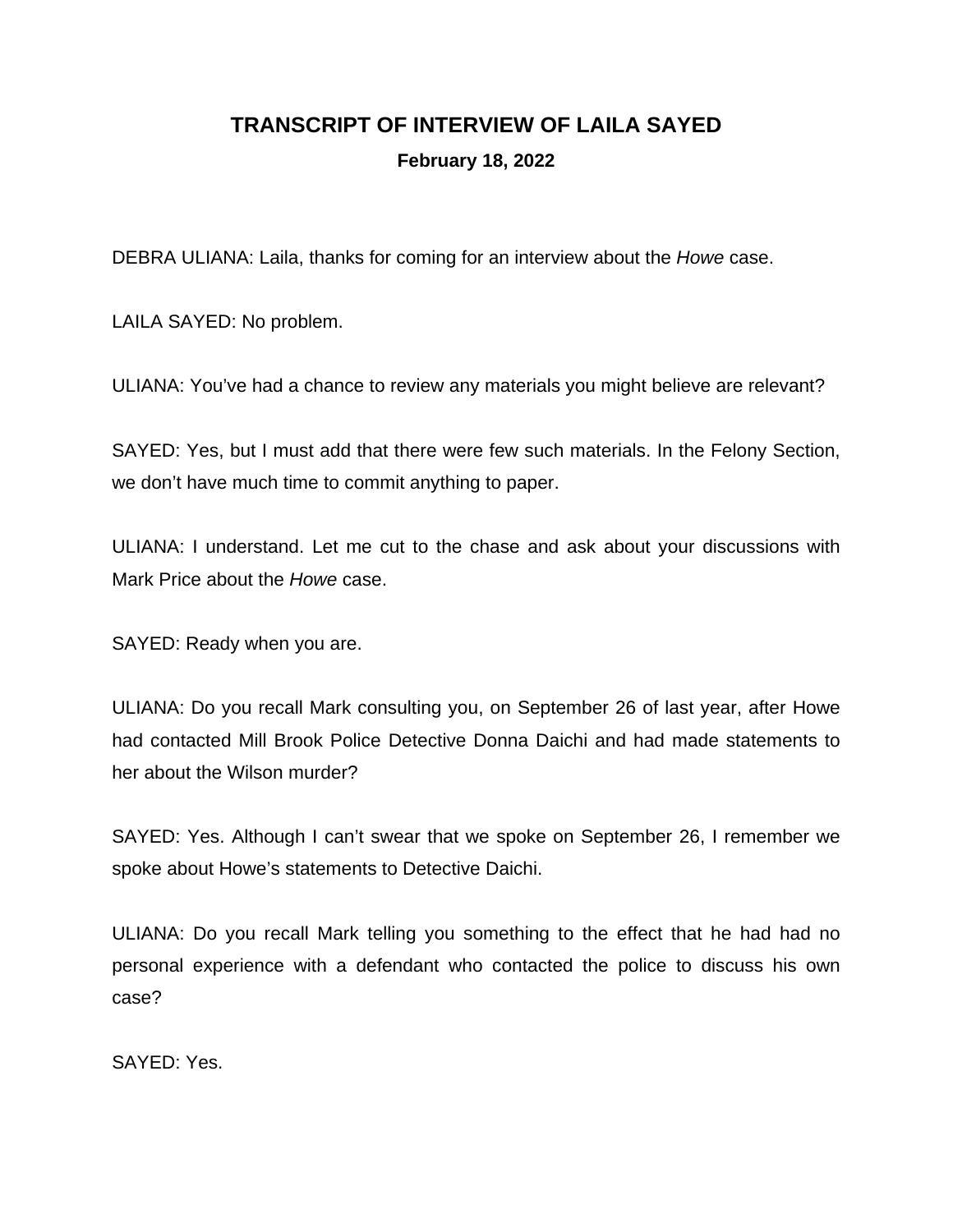ULIANA: Do you recall speaking with Mark about the admissibility of any statements Howe might make to Detective Daichi?

SAYED: Yes. I probably told him that any statements Howe might volunteer would likely be admissible.

ULIANA: Do you recall speaking with Mark about Detective Daichi's interactions with Howe?

SAYED: Yes. I probably told Mark to tell Detective Daichi to listen to Howe if he contacted her again, but not to ask him any questions, and to report to Mark what Howe said.

ULIANA: Why?

SAYED: To make sure any statements would be admissible.

ULIANA: Do you recall speaking with Mark about Rule 4.2, the no-contact rule?

SAYED: No.

ULIANA: You don't recall telling him that the no-contact rule or Rule 4.2 permitted prosecutors to communicate with defendants known to be represented by counsel without counsel's consent, so long as they are conducting an investigation?

SAYED: No.

ULIANA: Are you sure?

SAYED: Yes, I'm sure.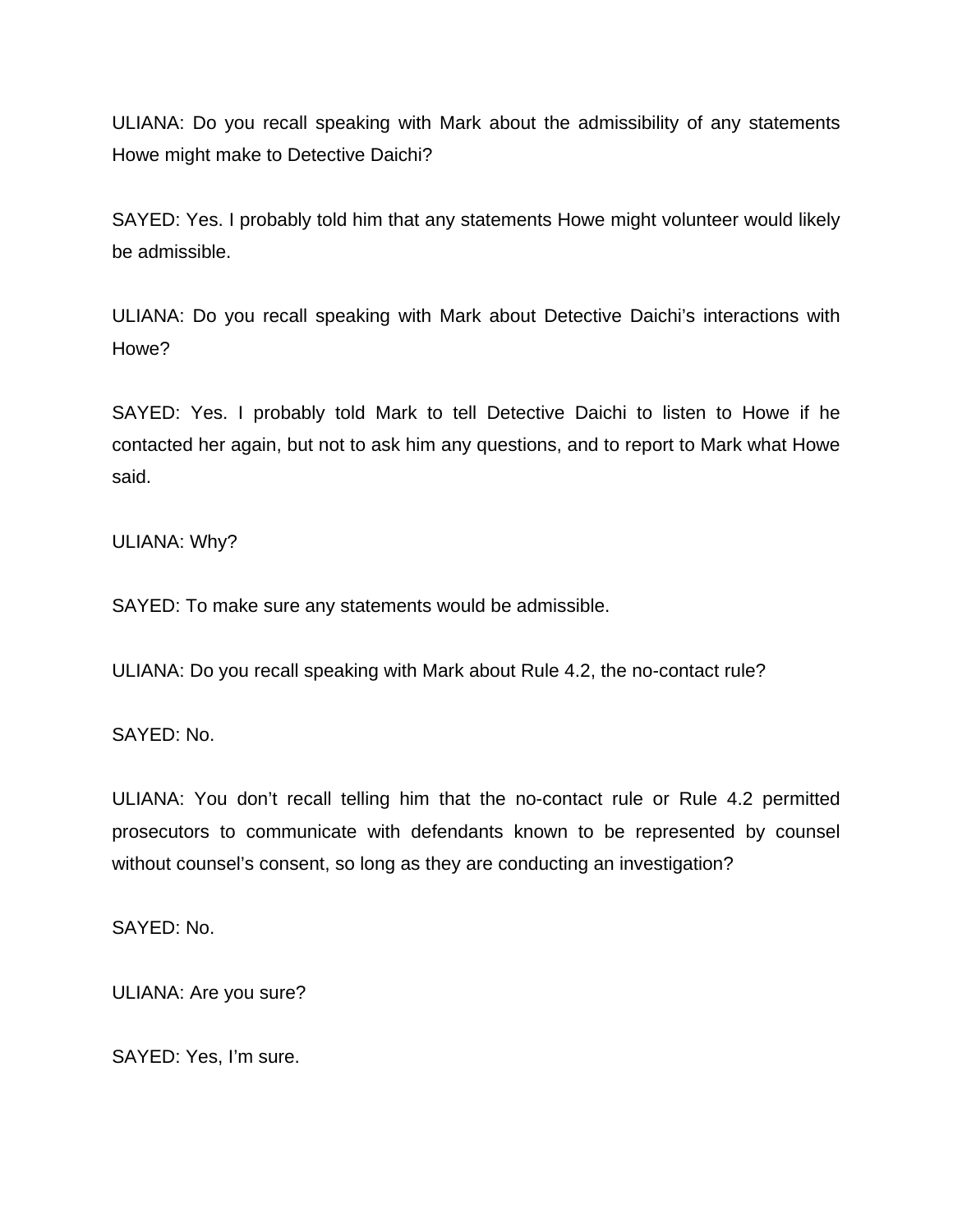ULIANA: Why?

SAYED: Debra, you know that we have to refer any non-trivial question about professional conduct to Senior Deputy District Attorney Lamar Lewis, the Compliance Officer. And dealing with a defendant who is known to be represented by counsel without counsel's consent is certainly a non-trivial question. Had Mark raised any question about the no-contact rule with me, I would have referred it to Lamar. I didn't refer it to Lamar. That means that Mark didn't raise it with me.

ULIANA: Let's proceed to November 18. Do you recall Mark consulting you around that date, for a second time, about Howe and his statements to Mark as well as Detective Daichi?

SAYED: No. After speaking with Mark in September about Howe and his statements to Detective Daichi, I did not speak with him about the matter again, at least not before Judge Gorence dismissed the indictment. After Judge Gorence dismissed the indictment, as I believe you know, I had a long and unpleasant "discussion" with Mark about the matter.

ULIANA: Yes, I know about the "discussion." But you're sure you don't recall a second consultation on or around November 18?

SAYED: I'm sure. In my 20 years in the office, I've never heard of a defendant contacting a deputy district attorney. Had Mark told me that Howe had contacted him, I would have immediately referred the matter to Lamar Lewis. And I would certainly have remembered it.

ULIANA: Well, Laila, you've answered the questions I have now. If more occur to me, I'll let you know. Thanks.

SAYED: You're welcome.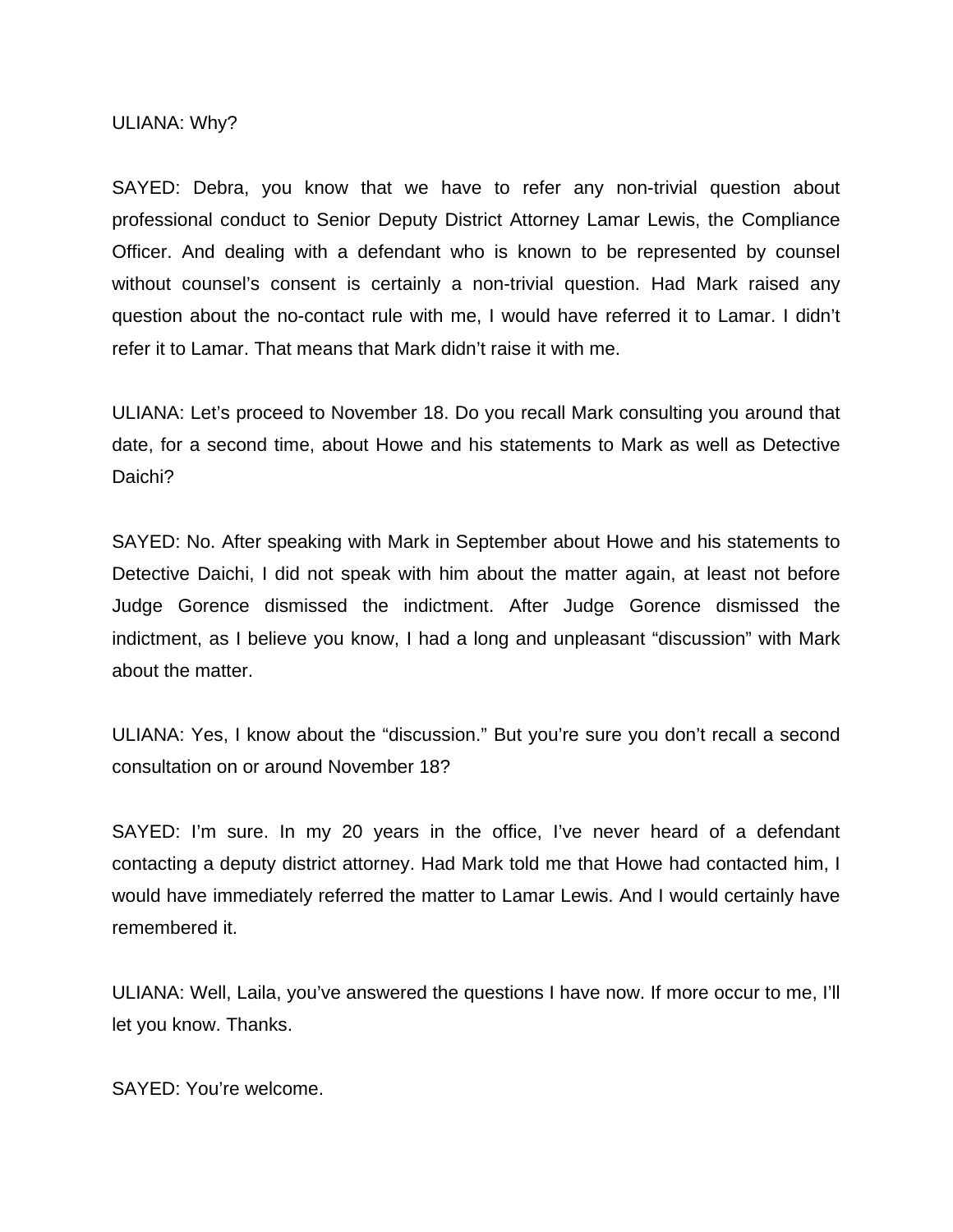

## **February 2022**

## **California Bar Examination**

# **Performance Test LIBRARY**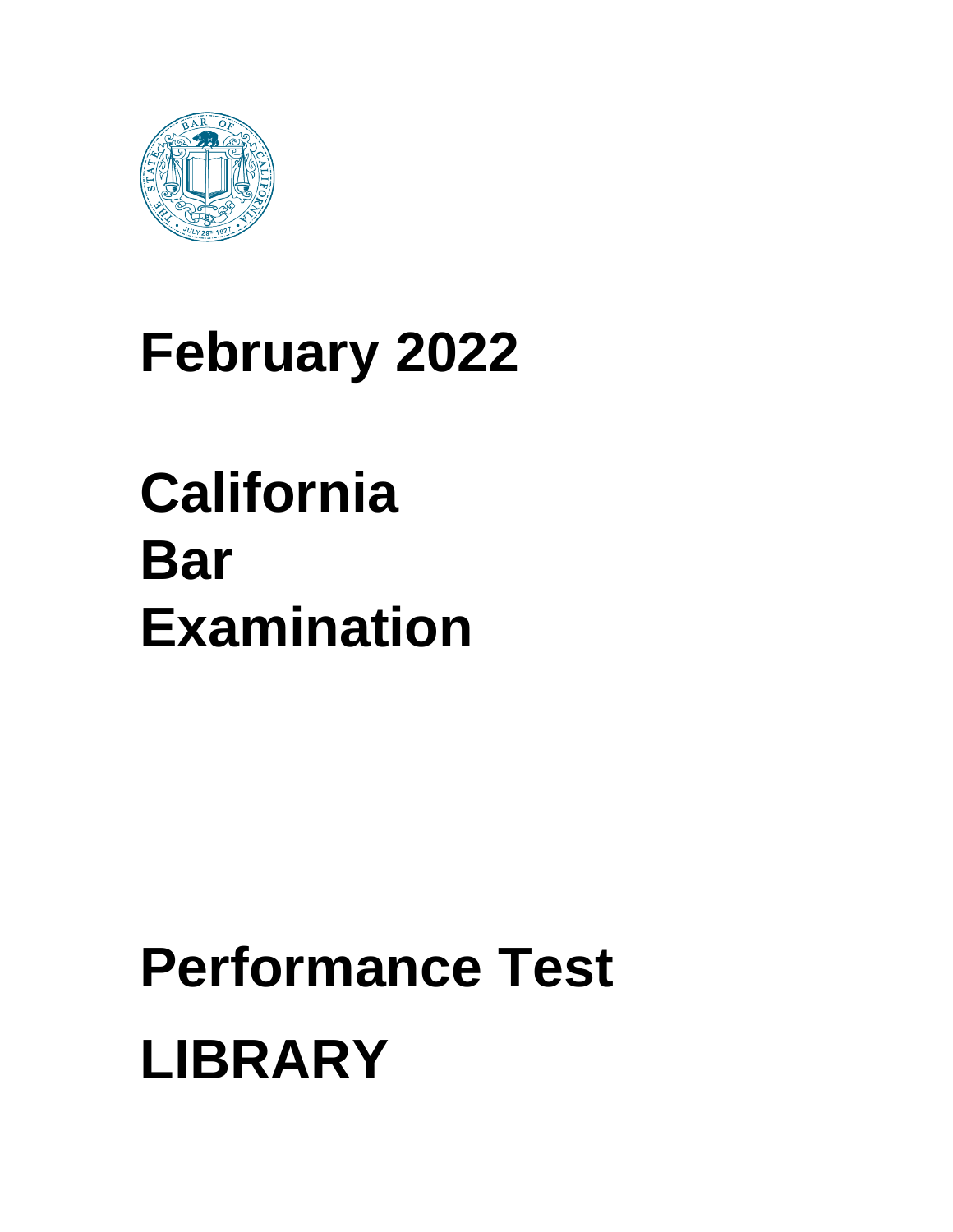### **IN RE PRICE**

#### **LIBRARY**

Selected Columbia Rules of Professional Conduct.........................................................

*State v. Nelson* Columbia Supreme Court (2015) ....................................................................................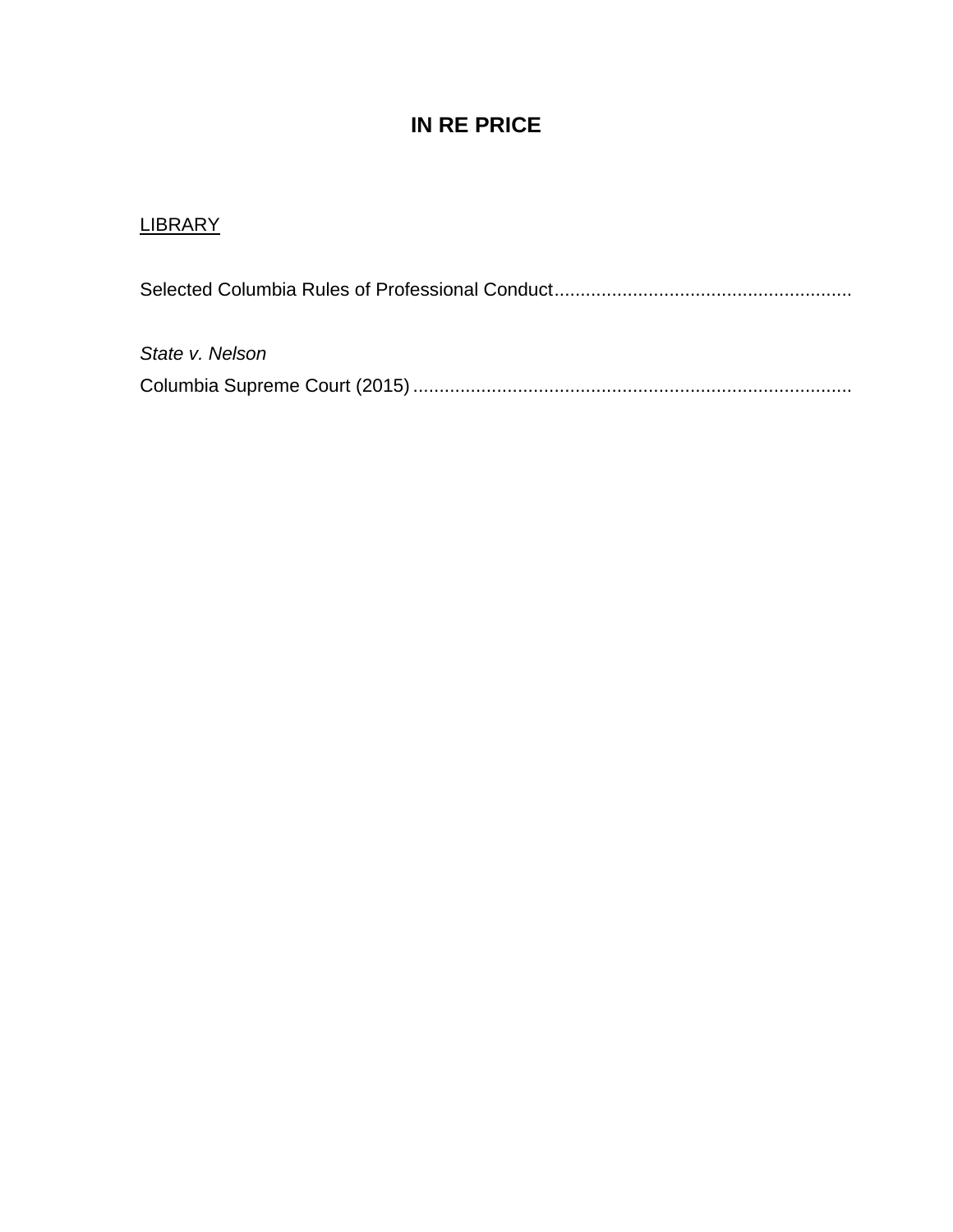#### **SELECTED COLUMBIA RULES OF PROFESSIONAL CONDUCT**

#### **Rule 4.2. Communication with a Represented Person**

(a) In representing a client, a lawyer shall not communicate directly or indirectly about the subject of the representation with a person the lawyer knows to be represented by another lawyer in the matter, unless the lawyer has the consent of the other lawyer.

. . . . .

(c) This rule shall not prohibit: (1) communications with a public official, board, committee, or body; or (2) communications otherwise authorized by law or a court order.

. . . . .

#### *Comment*

[1] This rule applies even though the represented person initiates or consents to the communication. . . .

. . . . .

. . . . .

- [2] The prohibition against communicating "indirectly" with a person represented by counsel in paragraph (a) is intended to address situations where a lawyer seeks to communicate with a represented person through an intermediary such as an agent, investigator or the lawyer's client.
- [3] Paragraph (c)(2) recognizes that statutory schemes, case law, and court orders may authorize communications between a lawyer and a person that would otherwise be subject to this rule. The law recognizes that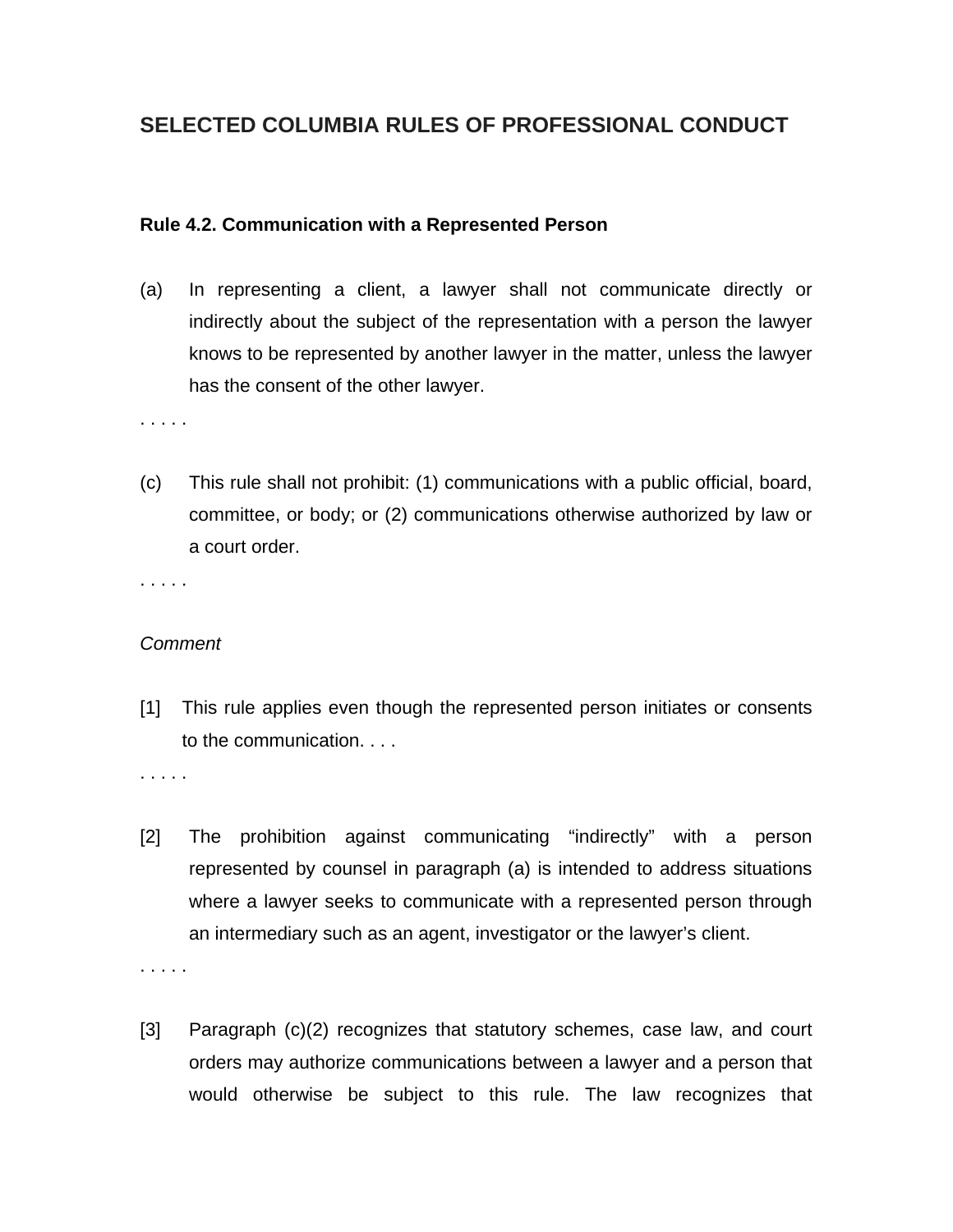prosecutors and other government lawyers are authorized to contact represented persons, either directly or through investigative agents and informants, in the context of investigative activities, as limited by relevant federal and state constitutions, statutes, rules, and case law. The rule is not intended to preclude communications with represented persons in the course of such legitimate investigative activities as authorized by law.

\* \* \* \* \*

#### **Rule 5.2. Responsibilities of a Subordinate Lawyer**

- (a) A lawyer shall comply with these rules notwithstanding that the lawyer acts at the direction of another lawyer or other person.
- (b) A subordinate lawyer does not violate these rules if that lawyer acts in accordance with a supervisory lawyer's reasonable resolution of an arguable question of professional duty.

#### *Comment*

. . . . .

When lawyers in a supervisor-subordinate relationship encounter a matter involving professional judgment as to the lawyers' responsibilities under these rules and the question can reasonably be answered only one way, the duty of both lawyers is clear and they are equally responsible for fulfilling it. Accordingly, the subordinate lawyer must comply with his or her obligations under paragraph (a). If the question reasonably can be answered more than one way, the supervisory lawyer may assume responsibility for determining which of the reasonable alternatives to select, and the subordinate may be guided accordingly. . . .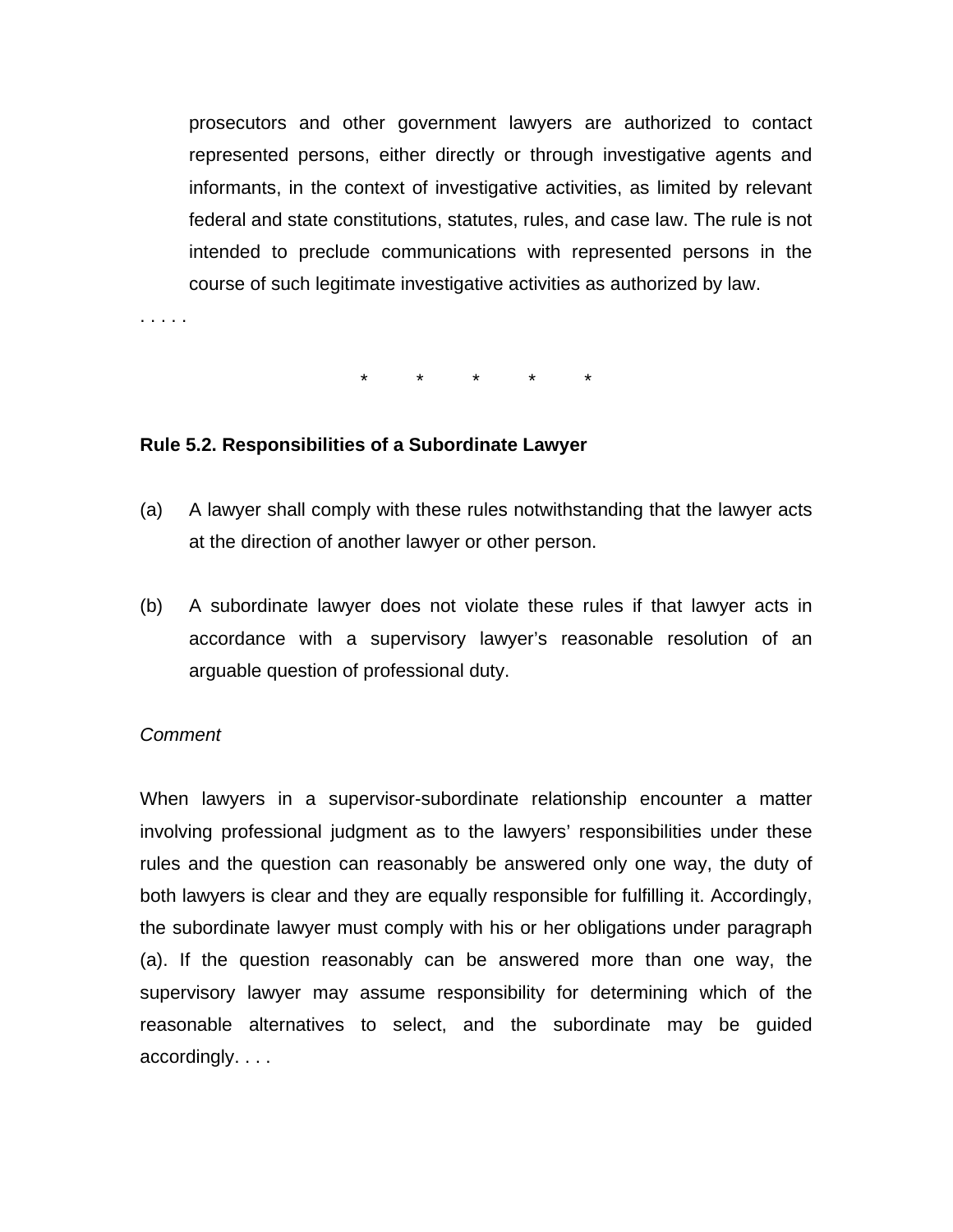## **State v. Nelson Columbia Supreme Court (2015)**

We granted review in this case to address the question whether a prosecutor violates Rule 4.2 of the Columbia Rules of Professional Conduct, which is commonly referred to as the no-contact rule, by communicating, postindictment, with a defendant known to be represented by counsel, without counsel's consent. The answer, as will appear, is yes.

#### FACTUAL BACKGROUND AND PROCEDURAL HISTORY

James Nelson and Philip Brooks were indicted for conspiracy to distribute cocaine in the Superior Court of the County of Pleasanton. Nelson retained attorney Barry Tarlow to represent him, and Brooks retained attorney James Young.

While awaiting trial, Nelson was detained with Brooks at the Pleasanton County Jail. Tarlow informed Nelson that he believed that he and Brooks had a viable entrapment defense and that, in any case, it was his general policy not to negotiate a plea agreement with the State at this stage in the proceedings.

Young had agreed with Tarlow to coordinate a joint investigation. In so doing, Young often spoke to both Nelson and Brooks by telephone and in person during visits to Pleasanton.

One day, Nelson and Brooks telephoned Young and expressed an interest in negotiating a plea agreement. Without informing Tarlow, Young twice traveled to Pleasanton in order to discuss negotiating a plea agreement with Nelson and Brooks. Nelson asked Brooks and Young not to reveal their discussions to Tarlow because he feared that, if Tarlow learned that he was involved in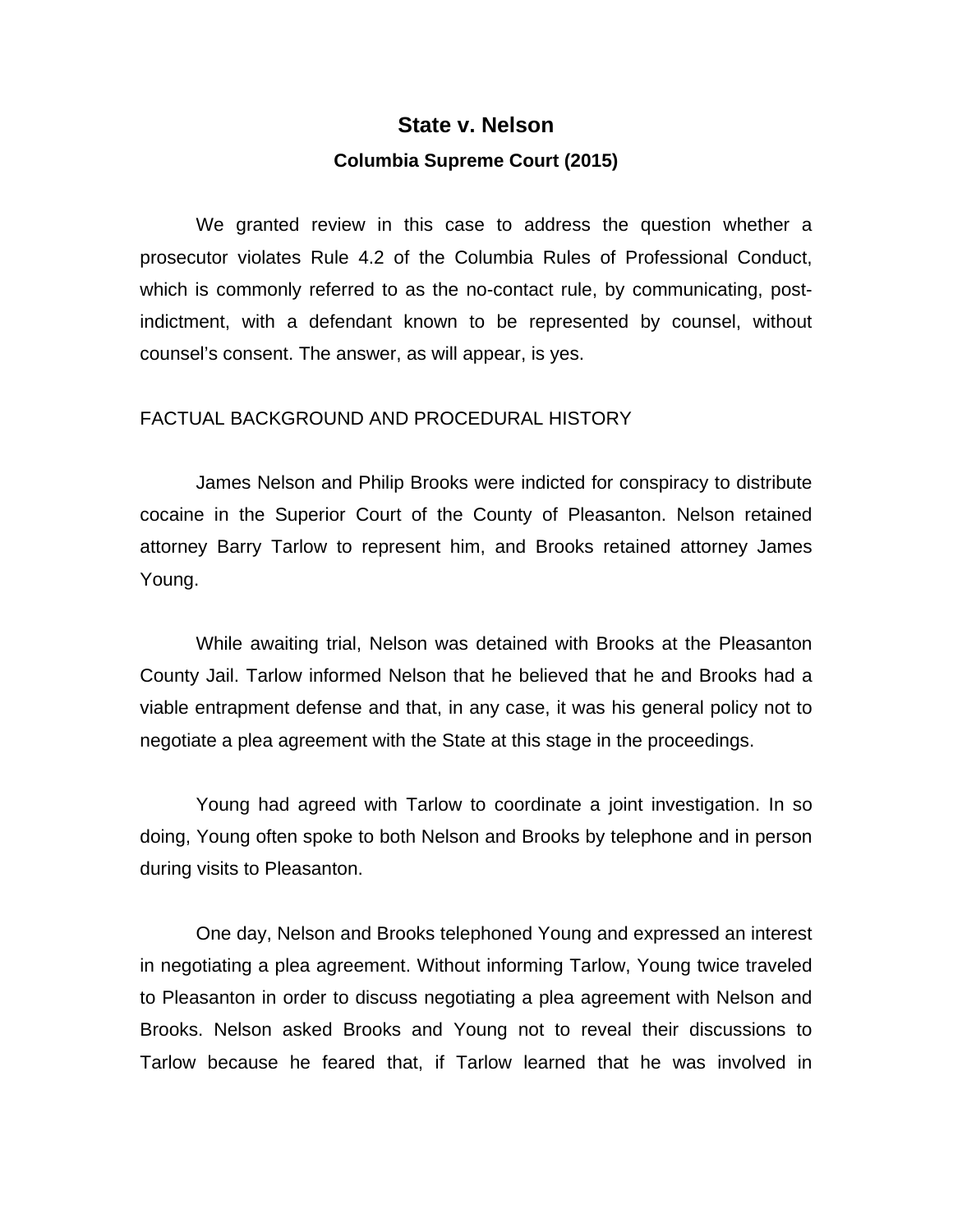negotiating a plea agreement, Tarlow would withdraw as his counsel and thereby deprive him of his services in the event the case were to go to trial.

Young contacted Deputy District Attorney Joan Lyons, who was prosecuting the case against Nelson and Brooks, on behalf of both men. Subsequently, along with Brooks and Young, Nelson met with Lyons twice in her office. Following the second meeting, Lyons sent Young a proposed plea agreement for Nelson and Brooks. After talking with Young, Nelson and Brooks rejected the proposal.

Not long thereafter, Tarlow discovered what had transpired and filed a motion to dismiss the indictment. Tarlow alleged that Lyons violated the Sixth Amendment, which granted Nelson the right to Tarlow's assistance, and also violated Columbia Rule of Professional Conduct 4.2, which prohibited her from communicating with Nelson without Tarlow's consent. After a hearing, the Superior Court concluded that Lyons did not violate the Sixth Amendment, since Nelson was not deprived of Tarlow's assistance. But it also concluded that she did indeed violate Rule 4.2. In the exercise of its supervisory powers, it dismissed the indictment against Nelson.

The State appealed from the dismissal. The Court of Appeal, however, affirmed. The State petitioned for review. We granted review, and now affirm the Court of Appeal's affirmance.

#### **DISCUSSION**

The State does not dispute that, *if* Lyons violated Rule 4.2, the Superior Court properly dismissed the indictment against Nelson in the exercise of its supervisory power. The State claims only that Lyons did not violate Rule 4.2.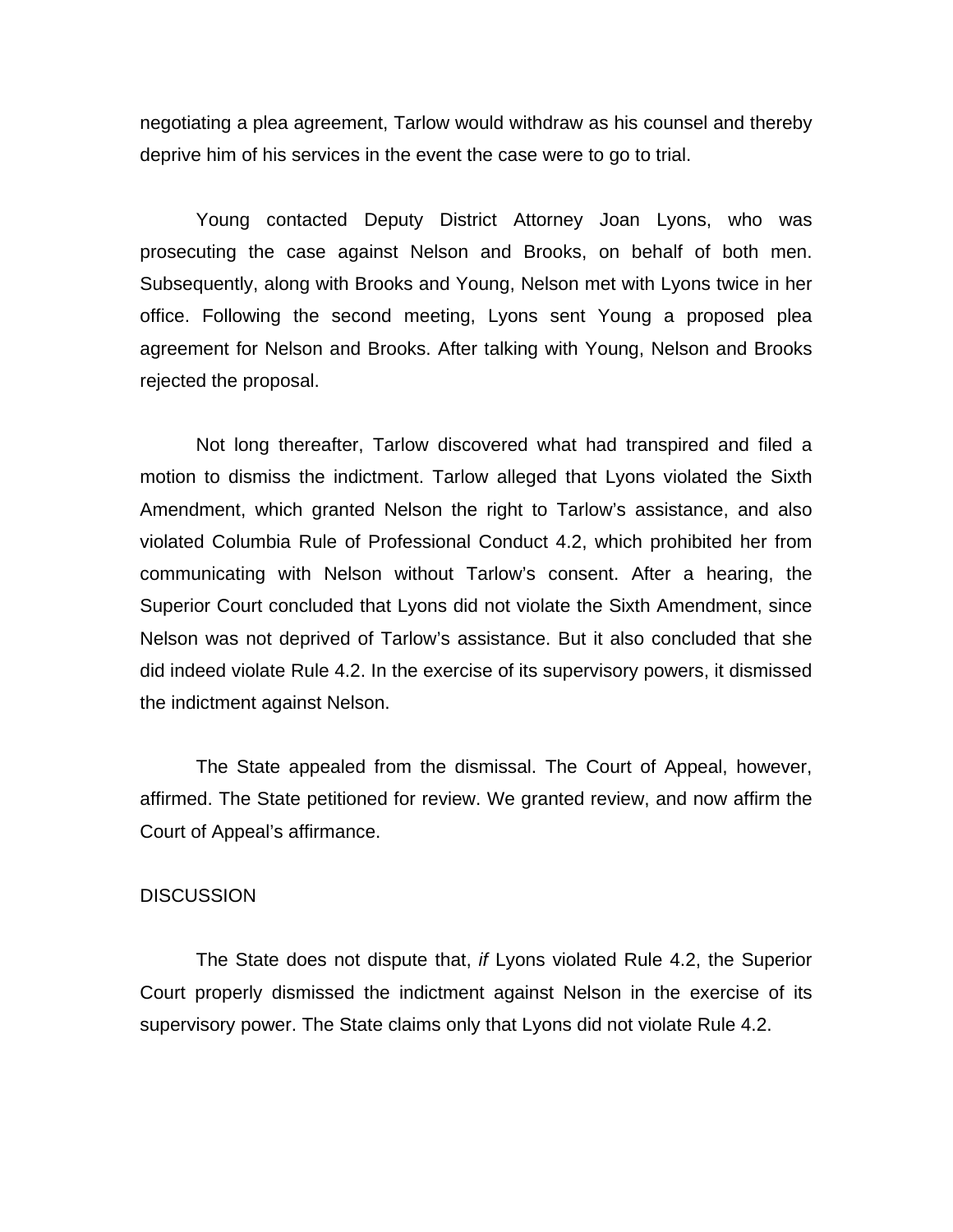In support, the State argues that Rule 4.2 was not intended to apply to a prosecutor. It is too late in the day to present such an argument. Years ago, we held that a "prosecutor is no less subject to the Columbia Rules of Professional Conduct than any other lawyer." *State v. Mann* (Columbia Supreme Ct., 1976). It is true that, depending on the circumstances, a prosecutor may or may not be prohibited from communicating with a defendant known to be represented by counsel, without counsel's consent, *before the defendant is indicted*. Such circumstances include whether the prosecutor knows that the defendant has expressed a willingness to communicate, a fact that would militate in favor of communication, and whether the prosecutor knows that counsel has expressed an unwillingness to consent, a fact that would militate against communication. But it is also true that, in all circumstances, a prosecutor is prohibited from communicating with a defendant known to be represented by counsel, without counsel's consent, *after the defendant has been indicted*. Indictment gives rise to a defendant's Sixth Amendment right to rely upon counsel as a medium between him and the State. The defendant's Sixth Amendment right would be meaningless if one of its critical components, a lawyer-client relationship characterized by trust and confidence, could be circumvented by a prosecutor under the guise of conducting an investigation.

The State then argues that Rule 4.2 does not prohibit a prosecutor from communicating with a defendant known to be represented by counsel, without counsel's consent, *if the prosecutor is conducting an investigation*. The State relies on Comment [8] to Rule 4.2, which states that "[t]he rule is not intended to preclude communications with represented persons in the course of … legitimate investigative activities as authorized by law." We read Comment [8] to mean that a prosecutor is not prohibited from communicating with a represented defendant *if and to the extent that the prosecutor is authorized by law to do so*. In Columbia, however, a prosecutor is *not* authorized by law to communicate with a represented defendant where, as here, the defendant has been indicted.